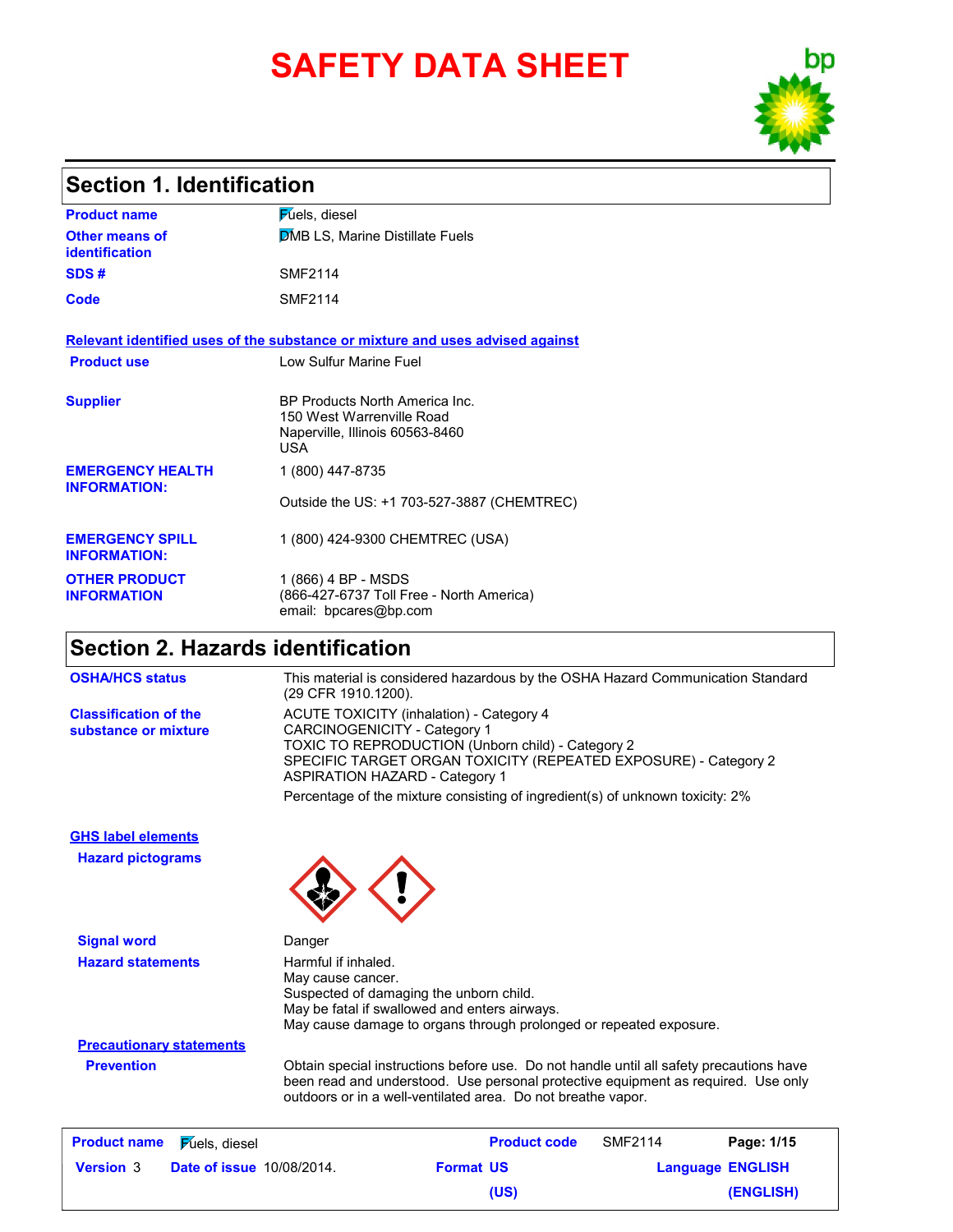## **Section 2. Hazards identification**

| <b>Response</b>                            | Get medical attention if you feel unwell. IF exposed or concerned: Get medical attention.<br>IF INHALED: Remove victim to fresh air and keep at rest in a position comfortable for<br>breathing. Call a POISON CENTER or physician if you feel unwell. IF SWALLOWED:<br>Immediately call a POISON CENTER or physician. Do NOT induce vomiting.                                                                                                                                                                                                                                                                                                                                                                                        |
|--------------------------------------------|---------------------------------------------------------------------------------------------------------------------------------------------------------------------------------------------------------------------------------------------------------------------------------------------------------------------------------------------------------------------------------------------------------------------------------------------------------------------------------------------------------------------------------------------------------------------------------------------------------------------------------------------------------------------------------------------------------------------------------------|
| <b>Storage</b>                             | Store locked up.                                                                                                                                                                                                                                                                                                                                                                                                                                                                                                                                                                                                                                                                                                                      |
| <b>Disposal</b>                            | Dispose of contents and container in accordance with all local, regional, national and<br>international regulations.                                                                                                                                                                                                                                                                                                                                                                                                                                                                                                                                                                                                                  |
| <b>Hazards not otherwise</b><br>classified | Prolonged or repeated contact may dry skin and cause irritation.<br>This material can contain hydrogen sulfide (H <sub>2</sub> S), a very toxic and extremely flammable<br>gas.<br>Will cause burns if hot material contacts eyes.<br>Will cause burns if hot material contacts skin.<br>This material may contain significant quantities of polycyclic aromatic hydrocarbons<br>(PAHs), some of which have been shown by experimental studies to induce skin cancer.<br>Note: High Pressure Applications<br>Injections through the skin resulting from contact with the product at high pressure<br>constitute a major medical emergency.<br>See 'Notes to physician' under First-Aid Measures, Section 4 of this Safety Data Sheet. |

## **Section 3. Composition/information on ingredients**

| <b>Substance/mixture</b>                                                                   | Substance |                       |               |
|--------------------------------------------------------------------------------------------|-----------|-----------------------|---------------|
| <b>Ingredient name</b>                                                                     |           | <b>CAS number</b>     | $\frac{9}{6}$ |
| Residues (petroleum), hydrocracked<br>Contains:<br>Polycyclic aromatic hydrocarbons (PAHs) |           | 64741-75-9<br>mixture | 100<br>0.2    |
|                                                                                            |           |                       |               |

**There are no ingredients present which, within the current knowledge of the supplier and in the concentrations applicable, are classified as hazardous to health or the environment and hence require reporting in this section.**

**Occupational exposure limits, if available, are listed in Section 8.**

### **Section 4. First aid measures**

**Description of necessary first aid measures**

| <b>Product name</b> | <b>Fuels</b> , diesel | <b>Product code</b><br><b>SMF2114</b><br>Page: 2/15                                                                                                                                                                                                                                                                                                                                                                                                                                                                                              |
|---------------------|-----------------------|--------------------------------------------------------------------------------------------------------------------------------------------------------------------------------------------------------------------------------------------------------------------------------------------------------------------------------------------------------------------------------------------------------------------------------------------------------------------------------------------------------------------------------------------------|
| <b>Ingestion</b>    |                       | Do not induce vomiting. Never give anything by mouth to an unconscious person. If<br>unconscious, place in recovery position and get medical attention immediately.<br>Aspiration hazard if swallowed. Can enter lungs and cause damage. Get medical<br>attention immediately.                                                                                                                                                                                                                                                                   |
|                     |                       | EXPOSURE TO HYDROGEN SULFIDE (H2S):<br>Casualties suffering ill effects as a result of exposure to hydrogen sulfide should be<br>immediately removed to fresh air and medical assistance obtained without delay.<br>Unconscious casualties must be placed in the recovery position. Monitor breathing and<br>pulse rate and if breathing has failed, or is deemed inadequate, respiration must be<br>assisted, preferably by the mouth to mouth method. Administer external cardiac<br>massage if necessary. Seek medical attention immediately. |
| <b>Inhalation</b>   |                       | If inhaled, remove to fresh air. If not breathing, if breathing is irregular or if respiratory<br>arrest occurs, provide artificial respiration or oxygen by trained personnel. Get medical<br>attention.                                                                                                                                                                                                                                                                                                                                        |
|                     |                       | water to dissipate heat, cover with clean cotton or gauze, obtain medical advice<br>immediately.<br>Cold Product - Wash contaminated skin with soap and water. Remove contaminated<br>clothing and wash underlying skin as soon as reasonably practicable. Get medical<br>attention.                                                                                                                                                                                                                                                             |
| <b>Skin contact</b> |                       | In case of contact, immediately flush skin with plenty of water for at least 15 minutes<br>while removing contaminated clothing and shoes. Hot Product - Flood skin with cold                                                                                                                                                                                                                                                                                                                                                                    |
| <b>Eye contact</b>  |                       | Hot product - Flood with water to dissipate heat. In the event of any product remaining,<br>do not try to remove it other than by continued irrigation with water. Obtain medical<br>attention immediately.<br>Cold product - Wash eye thoroughly with copious quantities of water, ensuring eyelids<br>are held open. Obtain medical advice if any pain or redness develops or persists.                                                                                                                                                        |

| <b>Product name</b> Fuels, diesel |                                  |                  | <b>Product code</b> | SMF2114 | Page: 2/15              |
|-----------------------------------|----------------------------------|------------------|---------------------|---------|-------------------------|
| <b>Version 3</b>                  | <b>Date of issue 10/08/2014.</b> | <b>Format US</b> |                     |         | <b>Language ENGLISH</b> |
|                                   |                                  |                  | (US)                |         | (ENGLISH)               |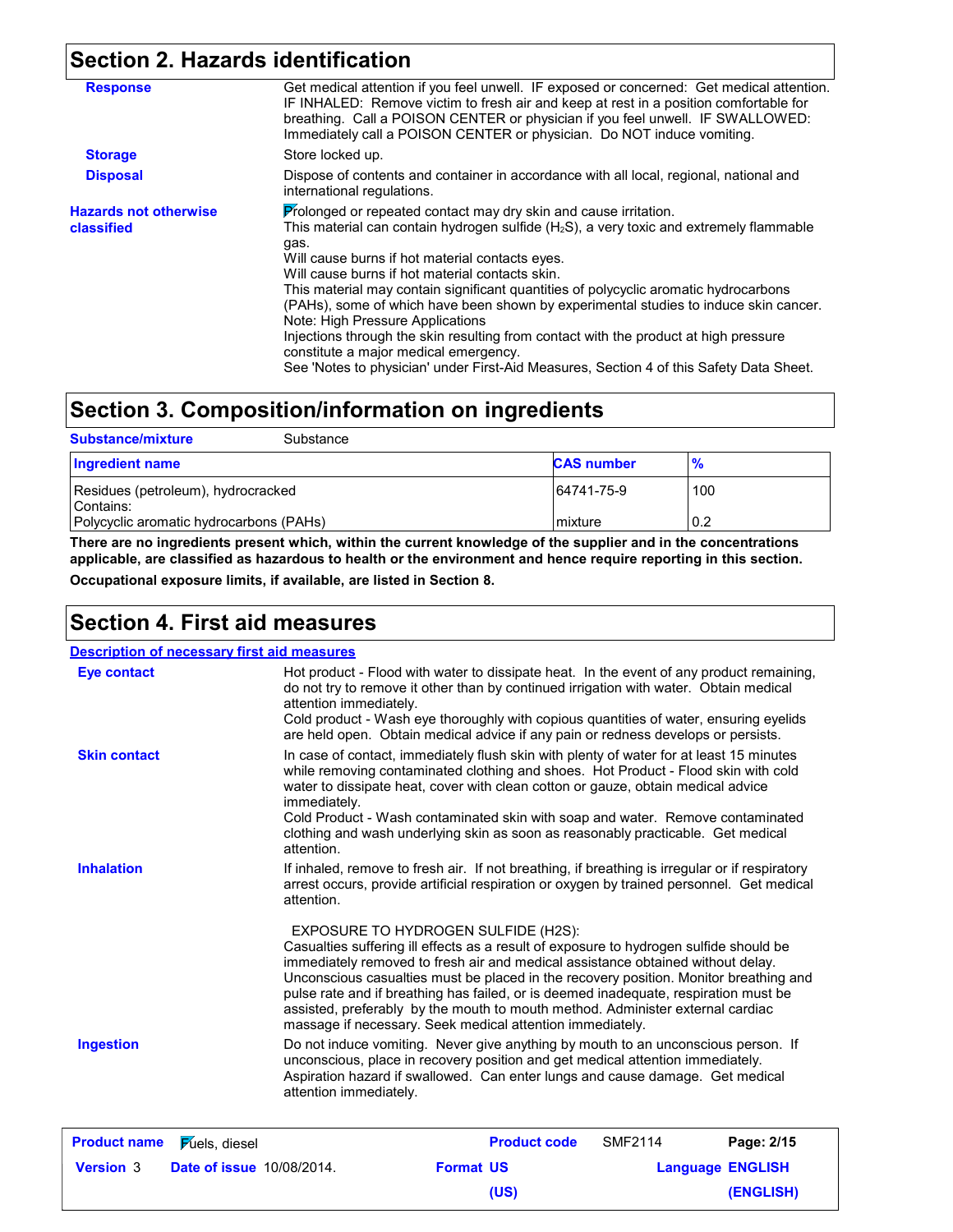## **Section 4. First aid measures**

| <b>Protection of first-aiders</b> | No action shall be taken involving any personal risk or without suitable training. If it is<br>suspected that fumes are still present, the rescuer should wear an appropriate mask or<br>self-contained breathing apparatus. It may be dangerous to the person providing aid to |
|-----------------------------------|---------------------------------------------------------------------------------------------------------------------------------------------------------------------------------------------------------------------------------------------------------------------------------|
|                                   | give mouth-to-mouth resuscitation. Wash contaminated clothing thoroughly with water                                                                                                                                                                                             |
|                                   | before removing it, or wear gloves.                                                                                                                                                                                                                                             |

#### **Most important symptoms/effects, acute and delayed**

**See Section 11 for more detailed information on health effects and symptoms.**

#### **Indication of immediate medical attention and special treatment needed, if necessary**

| <b>Notes to physician</b>  | Treatment should in general be symptomatic and directed to relieving any effects.<br>Product can be aspirated on swallowing or following regurgitation of stomach contents,<br>and can cause severe and potentially fatal chemical pneumonitis, which will require<br>urgent treatment. Because of the risk of aspiration, induction of vomiting and gastric<br>lavage should be avoided. Gastric lavage should be undertaken only after endotracheal<br>intubation. Monitor for cardiac dysrhythmias.<br>Inhalation of hydrogen sulfide may cause central respiratory depression leading to coma<br>and death. It is irritant to the respiratory tract causing chemical pneumonitis and<br>pulmonary edema. The onset of pulmonary edema may be delayed for 24 to 48 hours.<br>Treat with oxygen and ventilate as appropriate. Administer broncho-dilators if indicated<br>and consider administration of corticosteroids. Keep casualty under surveillance for 48<br>hours in case pulmonary edema develops. |
|----------------------------|----------------------------------------------------------------------------------------------------------------------------------------------------------------------------------------------------------------------------------------------------------------------------------------------------------------------------------------------------------------------------------------------------------------------------------------------------------------------------------------------------------------------------------------------------------------------------------------------------------------------------------------------------------------------------------------------------------------------------------------------------------------------------------------------------------------------------------------------------------------------------------------------------------------------------------------------------------------------------------------------------------------|
| <b>Specific treatments</b> | Note: High Pressure Applications<br>Injections through the skin resulting from contact with the product at high pressure<br>constitute a major medical emergency. Injuries may not appear serious at first but within<br>a few hours tissue becomes swollen, discolored and extremely painful with extensive<br>subcutaneous necrosis.<br>Surgical exploration should be undertaken without delay. Thorough and extensive<br>debridement of the wound and underlying tissue is necessary to minimize tissue loss and<br>prevent or limit permanent damage. Note that high pressure may force the product<br>considerable distances along tissue planes.<br>No specific treatment.                                                                                                                                                                                                                                                                                                                              |

## **Section 5. Fire-fighting measures**

| <b>Extinguishing media</b>                             |                                                    |                                                                                                                                                                                                                                                                                                                                                                                                                                                                                                                                                                                                                                                                                                                                                                                                                    |                |                         |
|--------------------------------------------------------|----------------------------------------------------|--------------------------------------------------------------------------------------------------------------------------------------------------------------------------------------------------------------------------------------------------------------------------------------------------------------------------------------------------------------------------------------------------------------------------------------------------------------------------------------------------------------------------------------------------------------------------------------------------------------------------------------------------------------------------------------------------------------------------------------------------------------------------------------------------------------------|----------------|-------------------------|
| <b>Suitable extinguishing</b><br>media                 |                                                    | In case of fire, use water fog, foam, dry chemicals, or carbon dioxide.                                                                                                                                                                                                                                                                                                                                                                                                                                                                                                                                                                                                                                                                                                                                            |                |                         |
| <b>Unsuitable extinguishing</b><br>media               | Do not use water jet.                              |                                                                                                                                                                                                                                                                                                                                                                                                                                                                                                                                                                                                                                                                                                                                                                                                                    |                |                         |
| <b>Specific hazards arising</b><br>from the chemical   |                                                    | Avoid spraying directly into storage containers because of the danger of boil-over. Boil-<br>over is the rapid increase in volume caused by the presence of water in hot product and<br>the subsequent overflow from a tank. Vapors can form explosive mixtures with air.<br>Vapors are heavier than air and can spread along the ground or float on water surfaces<br>to remote ignition sources. Fire water contaminated with this material must be contained<br>and prevented from being discharged to any waterway, sewer or drain. In a fire or if<br>heated, a pressure increase will occur and the container may burst. Runoff to sewer<br>may create fire or explosion hazard. Vapors may accumulate in low or confined areas or<br>travel a considerable distance to a source of ignition and flash back. |                |                         |
| <b>Hazardous combustion</b><br>products                | carbon dioxide<br>carbon monoxide<br>sulfur oxides | Combustion products may include the following:                                                                                                                                                                                                                                                                                                                                                                                                                                                                                                                                                                                                                                                                                                                                                                     |                |                         |
| <b>Special protective actions</b><br>for fire-fighters |                                                    | Promptly isolate the scene by removing all persons from the vicinity of the incident if<br>there is a fire. First move people out of line-of-sight of the scene and away from<br>windows. No action shall be taken involving any personal risk or without suitable training.<br>Use water spray to keep fire-exposed containers cool.                                                                                                                                                                                                                                                                                                                                                                                                                                                                              |                |                         |
| <b>Product name</b><br><b>Fuels</b> , diesel           |                                                    | <b>Product code</b>                                                                                                                                                                                                                                                                                                                                                                                                                                                                                                                                                                                                                                                                                                                                                                                                | <b>SMF2114</b> | Page: 3/15              |
| <b>Version 3</b><br><b>Date of issue 10/08/2014.</b>   |                                                    | <b>Format US</b>                                                                                                                                                                                                                                                                                                                                                                                                                                                                                                                                                                                                                                                                                                                                                                                                   |                | <b>Language ENGLISH</b> |
|                                                        |                                                    | (US)                                                                                                                                                                                                                                                                                                                                                                                                                                                                                                                                                                                                                                                                                                                                                                                                               |                | (ENGLISH)               |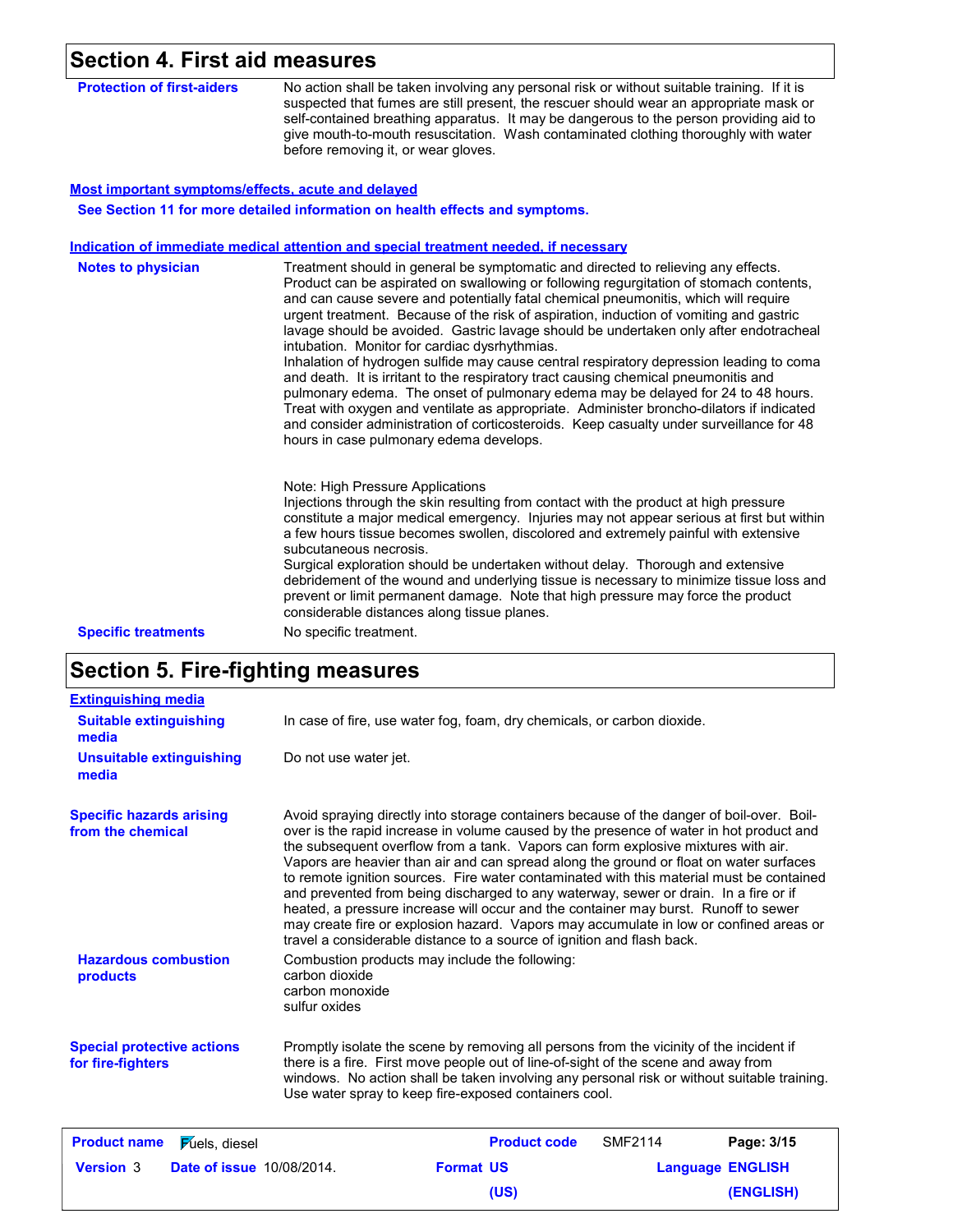## **Section 5. Fire-fighting measures**

**Special protective equipment for fire-fighters**

Fire-fighters should wear positive pressure self-contained breathing apparatus (SCBA) and full turnout gear.

## **Section 6. Accidental release measures**

|                                                              | <b>Personal precautions, protective equipment and emergency procedures</b>                                                                                                                                                                                                                                                                                                                                                                                                                                                                                                                                                                                                                                                                                                                                                                                                                                                                                                                                                                                                                                                                                                                                                                                                                                                                                                                                                                  |
|--------------------------------------------------------------|---------------------------------------------------------------------------------------------------------------------------------------------------------------------------------------------------------------------------------------------------------------------------------------------------------------------------------------------------------------------------------------------------------------------------------------------------------------------------------------------------------------------------------------------------------------------------------------------------------------------------------------------------------------------------------------------------------------------------------------------------------------------------------------------------------------------------------------------------------------------------------------------------------------------------------------------------------------------------------------------------------------------------------------------------------------------------------------------------------------------------------------------------------------------------------------------------------------------------------------------------------------------------------------------------------------------------------------------------------------------------------------------------------------------------------------------|
| For non-emergency<br>personnel                               | Immediately contact emergency personnel. No action shall be taken involving any<br>personal risk or without suitable training. Evacuate surrounding areas. Keep<br>unnecessary and unprotected personnel from entering. Do not touch or walk through<br>spilled material. Avoid breathing vapor or mist. Provide adequate ventilation. Put on<br>appropriate personal protective equipment. Floors may be slippery; use care to avoid<br>falling. This material can contain hydrogen sulfide $(H2S)$ , a very toxic and extremely<br>flammable gas.                                                                                                                                                                                                                                                                                                                                                                                                                                                                                                                                                                                                                                                                                                                                                                                                                                                                                         |
|                                                              | Entry into a confined space or poorly ventilated area contaminated with vapor, mist or<br>fume is extremely hazardous without the correct respiratory protective equipment and a<br>safe system of work. Wear self-contained positive pressure breathing apparatus (SCBA).                                                                                                                                                                                                                                                                                                                                                                                                                                                                                                                                                                                                                                                                                                                                                                                                                                                                                                                                                                                                                                                                                                                                                                  |
| For emergency responders                                     | Entry into a confined space or poorly ventilated area contaminated with vapor, mist or<br>fume is extremely hazardous without the correct respiratory protective equipment and a<br>safe system of work. Wear self-contained breathing apparatus. Wear a suitable<br>chemical protective suit. Chemical resistant boots. See also the information in "For non-<br>emergency personnel".                                                                                                                                                                                                                                                                                                                                                                                                                                                                                                                                                                                                                                                                                                                                                                                                                                                                                                                                                                                                                                                     |
| <b>Environmental precautions</b>                             | Depending upon its temperature the product may be liquid, semi-solid or solid. Protect<br>drains from spills and prevent entry of product, since this may result in blockage on<br>cooling. Should blockage occur, notify the appropriate authority immediately.                                                                                                                                                                                                                                                                                                                                                                                                                                                                                                                                                                                                                                                                                                                                                                                                                                                                                                                                                                                                                                                                                                                                                                            |
|                                                              | Spillages in water or at sea:<br>Product less dense than water: In case of small spillages in closed waters (i.e. ports),<br>contain product with floating barriers or other equipment. Collect spilled product by<br>absorbing with specific floating absorbents. If possible, before working in the<br>combustion/exhaust spaces of engines/boilers or before handling ash/dust produced by<br>the combustion of product, the work area should be thoroughly dampened with water.<br>This will help to minimize the amount of airborne contamination produced by the work<br>activity. However, because of the risk of explosion, do not allow water to come into<br>contact with hot ash/dust. The use of dispersants should be advised by an expert, and,<br>if required, approved by local authorities. Collect recovered product and other<br>contaminated materials in suitable tanks or containers for recycle, recovery or safe<br>disposal. Product which is denser than water will sink to the bottom, and usually no<br>intervention will be feasible. If possible, collect the product and contaminated materials<br>with mechanical means, and store/dispose of according to relevant regulations. In<br>special situations (to be assessed on case-by-case basis, according to expert judgment<br>and local conditions), excavations of trenches on the bottom to collect the product with<br>sand may be a feasible option. |
| <b>Methods and materials for containment and cleaning up</b> |                                                                                                                                                                                                                                                                                                                                                                                                                                                                                                                                                                                                                                                                                                                                                                                                                                                                                                                                                                                                                                                                                                                                                                                                                                                                                                                                                                                                                                             |
|                                                              | .                                                                                                                                                                                                                                                                                                                                                                                                                                                                                                                                                                                                                                                                                                                                                                                                                                                                                                                                                                                                                                                                                                                                                                                                                                                                                                                                                                                                                                           |

| <b>Small spill</b> | Eliminate all ignition sources. Stop leak if without risk. Move containers from spill area.<br>Absorb with an inert material and place in an appropriate waste disposal container.<br>Dispose of via a licensed waste disposal contractor.                                                                                                                                                                                                                                                                                                                                                                                                                                                                                                                                                                                                                                                                                                                                                                                                                                                                                                                        |
|--------------------|-------------------------------------------------------------------------------------------------------------------------------------------------------------------------------------------------------------------------------------------------------------------------------------------------------------------------------------------------------------------------------------------------------------------------------------------------------------------------------------------------------------------------------------------------------------------------------------------------------------------------------------------------------------------------------------------------------------------------------------------------------------------------------------------------------------------------------------------------------------------------------------------------------------------------------------------------------------------------------------------------------------------------------------------------------------------------------------------------------------------------------------------------------------------|
| Large spill        | Eliminate all ignition sources. Stop leak if without risk. Move containers from spill area.<br>Approach release from upwind. Prevent entry into sewers, water courses, basements or<br>confined areas. Dike spill area and do not allow product to reach sewage system and<br>surface or ground water. Contain and collect spillage with non-combustible, absorbent<br>material e.g. sand, earth, vermiculite or diatomaceous earth and place in container for<br>disposal according to local regulations. Contaminated absorbent material may pose the<br>same hazard as the spilled product. Dispose of via a licensed waste disposal contractor.<br>Depending upon its temperature the product may be liquid, semi-solid or solid.<br>Protect drains from spills and prevent entry of product, since this may result in blockage<br>on cooling. Should blockage occur, notify the appropriate authority immediately.<br>Scrape up bulk of solid material and remove liquid with sand or other suitable inert<br>absorbent material. If necessary, clean the contaminated area using hot water and<br>detergent: absorb the washings - do not wash into drains. |
|                    |                                                                                                                                                                                                                                                                                                                                                                                                                                                                                                                                                                                                                                                                                                                                                                                                                                                                                                                                                                                                                                                                                                                                                                   |

| <b>Product name Fuels</b> , diesel |                                  |                  | <b>Product code</b> | SMF2114                 | Page: 4/15 |
|------------------------------------|----------------------------------|------------------|---------------------|-------------------------|------------|
| <b>Version 3</b>                   | <b>Date of issue 10/08/2014.</b> | <b>Format US</b> |                     | <b>Language ENGLISH</b> |            |
|                                    |                                  |                  | (US)                |                         | (ENGLISH)  |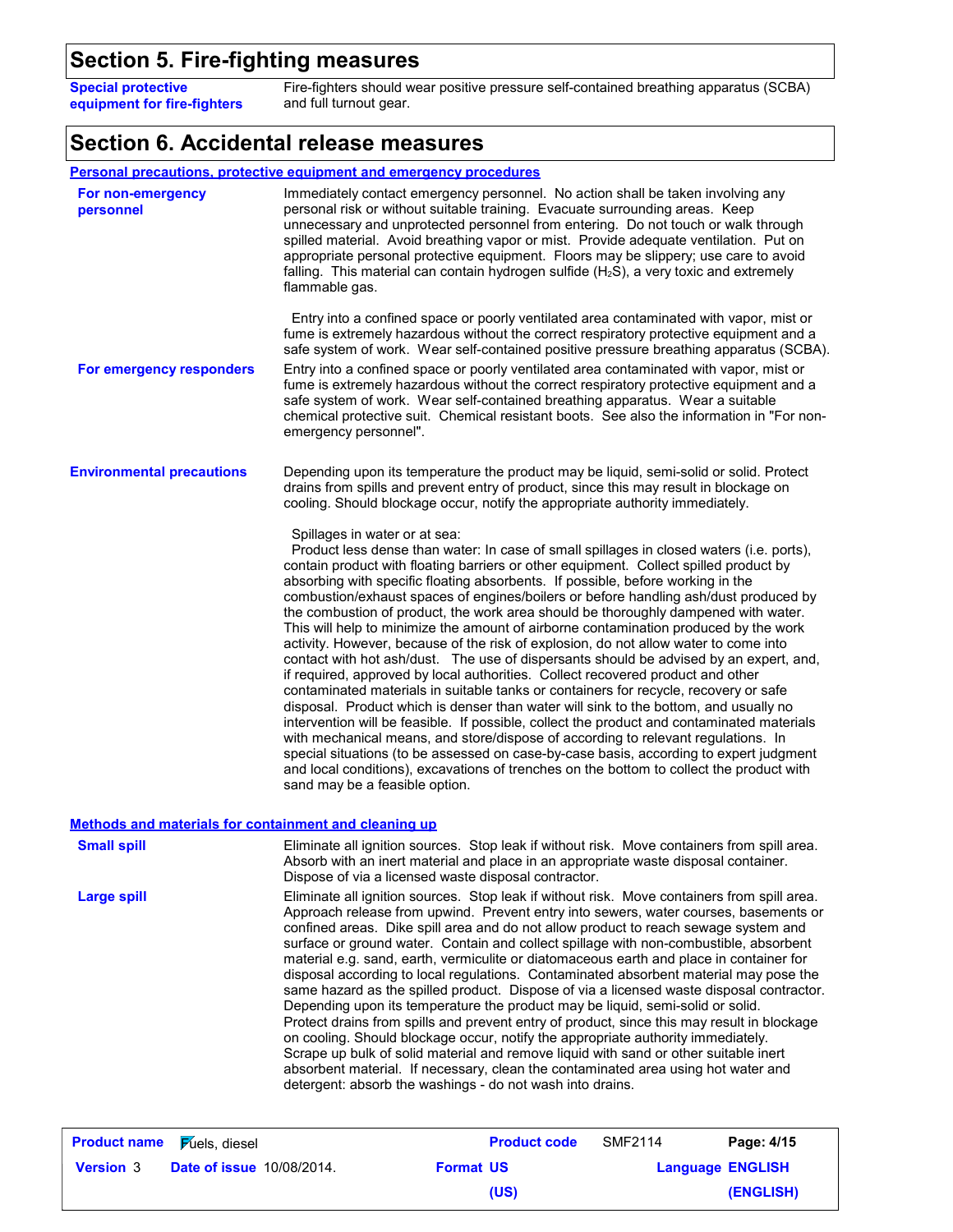## **Section 7. Handling and storage**

| <b>Precautions for safe handling</b>                                      |                                                                                                                                                                                                                                                                                                                                                                                                                                                                                                                                                                                                                                                                                                                                                                                                                                                                                                                                                                                                                                                                                                                                                                                                                                                                                                                                                                  |
|---------------------------------------------------------------------------|------------------------------------------------------------------------------------------------------------------------------------------------------------------------------------------------------------------------------------------------------------------------------------------------------------------------------------------------------------------------------------------------------------------------------------------------------------------------------------------------------------------------------------------------------------------------------------------------------------------------------------------------------------------------------------------------------------------------------------------------------------------------------------------------------------------------------------------------------------------------------------------------------------------------------------------------------------------------------------------------------------------------------------------------------------------------------------------------------------------------------------------------------------------------------------------------------------------------------------------------------------------------------------------------------------------------------------------------------------------|
| <b>Protective measures</b>                                                | Put on appropriate personal protective equipment (see Section 8). Do not get in eyes or<br>on skin or clothing. Use only with adequate ventilation. Wear appropriate respirator<br>when ventilation is inadequate. Avoid contact of spilled material and runoff with soil and<br>surface waterways. Empty containers retain product residue and can be hazardous.<br>Keep in the original container or an approved alternative made from a compatible<br>material, kept tightly closed when not in use. Do not reuse container. Do not breathe<br>vapor or mist. Avoid exposure - obtain special instructions before use. Do not handle<br>until all safety precautions have been read and understood. Avoid exposure during<br>pregnancy. Do not swallow. Aspiration hazard if swallowed. Can enter lungs and cause<br>damage. Never siphon by mouth. Contact with hot product may cause burns.                                                                                                                                                                                                                                                                                                                                                                                                                                                                 |
| <b>Advice on general</b><br>occupational hygiene                          | Eating, drinking and smoking should be prohibited in areas where this material is<br>handled, stored and processed. Wash thoroughly after handling. Remove contaminated<br>clothing and protective equipment before entering eating areas. See also Section 8 for<br>additional information on hygiene measures.                                                                                                                                                                                                                                                                                                                                                                                                                                                                                                                                                                                                                                                                                                                                                                                                                                                                                                                                                                                                                                                 |
|                                                                           | When product is heated to high temperatures, vapor, mists or fumes will be given off<br>and may condense, contaminating the skin or clothing of operatives. Prolonged or<br>repeated contact with this condensate may give rise to dermatitis. Regular periodic self<br>inspection of the skin is recommended, especially those areas subject to contamination.<br>In the event of any localised changes in appearance or texture of the skin being noticed,<br>medical advice should be sought without delay.                                                                                                                                                                                                                                                                                                                                                                                                                                                                                                                                                                                                                                                                                                                                                                                                                                                   |
| <b>Conditions for safe storage,</b><br>including any<br>incompatibilities | Store in accordance with local regulations. Store in original container protected from<br>direct sunlight in a dry, cool and well-ventilated area, away from incompatible materials<br>(see Section 10) and food and drink. Store locked up. Keep container tightly closed and<br>sealed until ready for use. Store and use only in equipment/containers designed for use<br>with this product. Containers that have been opened must be carefully resealed and<br>kept upright to prevent leakage. Do not store in unlabeled containers. Use appropriate<br>containment to avoid environmental contamination.                                                                                                                                                                                                                                                                                                                                                                                                                                                                                                                                                                                                                                                                                                                                                   |
|                                                                           | This material can contain hydrogen sulfide (H <sub>2</sub> S), a very toxic and extremely flammable<br>gas. Vapors containing hydrogen sulfide may accumulate during storage or transport<br>and may also be vented during filling of tanks. Hydrogen sulfide has a typical "bad egg"<br>smell but at high concentrations the sense of smell is rapidly lost, therefore do not rely<br>on sense of smell for detecting hydrogen sulfide. Use specially designed measuring<br>instruments for determining its concentration.<br>Light hydrocarbon vapors can build up in the headspace of tanks. These can cause<br>flammability/explosion hazards even at temperatures below the normal flash point (note:<br>flash point must not be regarded as a reliable indicator of the potential flammability of<br>vapor in tank headspaces). Tank headspaces should always be regarded as potentially<br>flammable and care should be taken to avoid static electrical discharge and all ignition<br>sources during filling, ullaging and sampling from storage tanks. Do not enter storage<br>tanks. If entry to vessels is necessary, follow permit to work procedures. Entry to any<br>tanks or other confined space requires a full risk assessment and appropriate control<br>measures to be put in place in conformance with appropriate regulations and industry |
|                                                                           | practice on confined space entry. When the product is pumped (e.g. during filling,<br>discharge or ullaging) and when sampling, there is a risk of static discharge. Ensure<br>equipment used is properly earthed or bonded to the tank structure. Electrical<br>equipment should not be used unless it is intrinsically safe (i.e. will not produce sparks).<br>Explosive air/vapor mixtures may form at ambient temperature. If product comes into<br>contact with hot surfaces, or leaks occur from pressurized fuel pipes, the vapor or mists<br>generated will create a flammability or explosion hazard. Product contaminated rags,<br>paper or material used to absorb spillages, represent a fire hazard, and should not be<br>allowed to accumulate. Dispose of safely immediately after use.                                                                                                                                                                                                                                                                                                                                                                                                                                                                                                                                                           |

| <b>Product name Fuels</b> , diesel |                                  |                  | <b>Product code</b> | SMF2114                 | Page: 5/15 |
|------------------------------------|----------------------------------|------------------|---------------------|-------------------------|------------|
| <b>Version 3</b>                   | <b>Date of issue 10/08/2014.</b> | <b>Format US</b> |                     | <b>Language ENGLISH</b> |            |
|                                    |                                  |                  | (US)                |                         | (ENGLISH)  |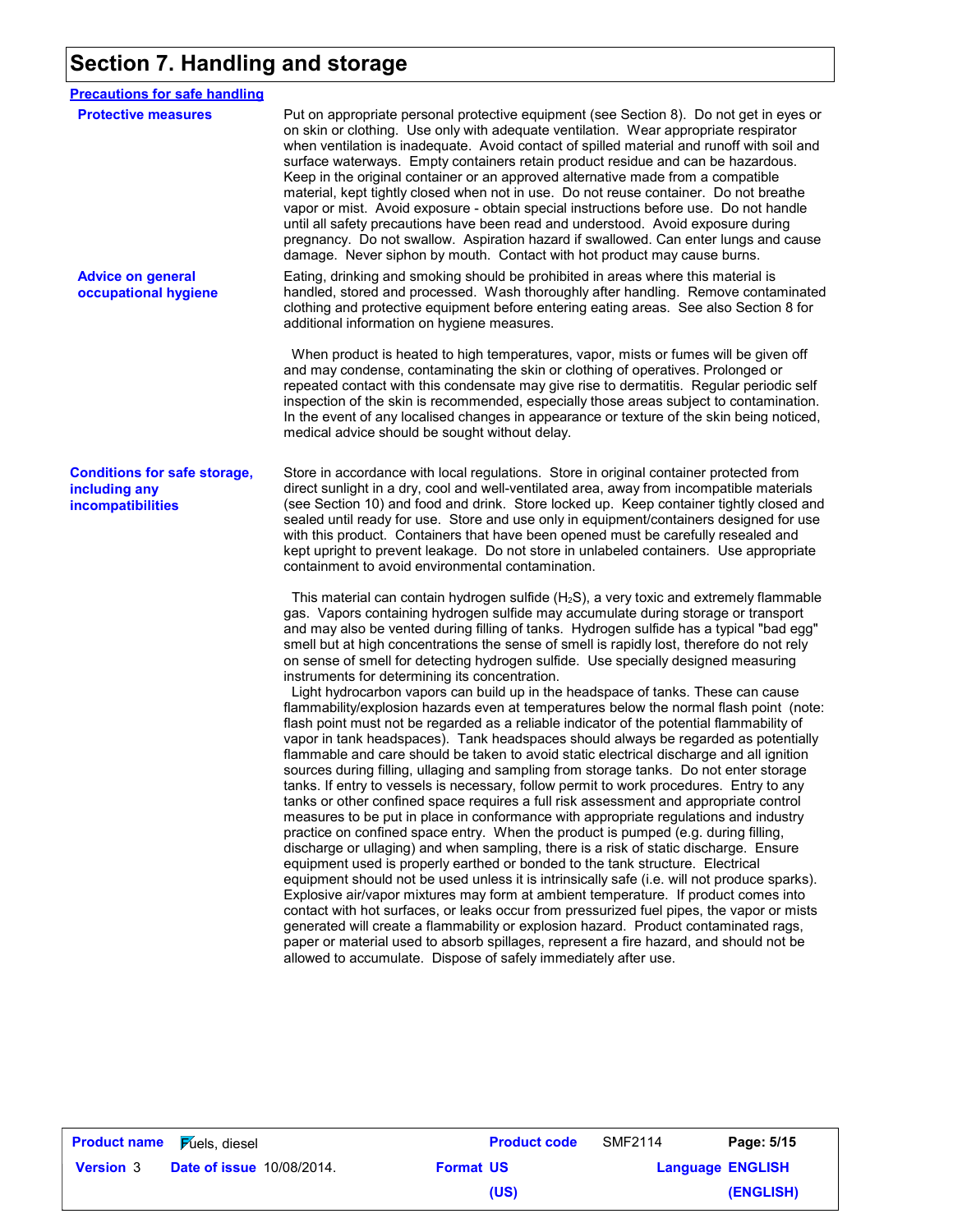## **Section 8. Exposure controls/personal protection**

#### **Control parameters**

**Occupational exposure limits**

| <b>Ingredient name</b>                  | <b>Exposure limits</b>                                                                                                                                                                                                                                                                                                                                                                                                                      |
|-----------------------------------------|---------------------------------------------------------------------------------------------------------------------------------------------------------------------------------------------------------------------------------------------------------------------------------------------------------------------------------------------------------------------------------------------------------------------------------------------|
| Polycyclic aromatic hydrocarbons (PAHs) | <b>ACGIH TLV (United States).</b><br>TWA: 0.2 mg/m <sup>3</sup> 8 hours. Form: Benzene-<br>soluble<br><b>OSHA PEL (United States).</b><br>TWA: 0.2 mg/m <sup>3</sup> 8 hours. Form: Benzene-<br>soluble                                                                                                                                                                                                                                     |
| Hydrogen Sulfide                        | <b>ACGIH TLV (United States).</b><br>STEL: 5 ppm 15 minutes. Issued/Revised:<br>11/2009<br>TWA: 1 ppm 8 hours. Issued/Revised:<br>11/2009<br><b>OSHA PEL Z2 (United States).</b><br>AMP: 50 ppm 10 minutes. Issued/Revised:<br>6/1993<br>CEIL: 20 ppm Issued/Revised: 6/1993<br><b>NIOSH REL (United States).</b><br>CEIL: 10 ppm 10 minutes. Issued/Revised:<br>6/1994<br>CEIL: 15 mg/m <sup>3</sup> 10 minutes. Issued/Revised:<br>6/1994 |

While specific OELs for certain components may be shown in this section, other components may be present in any mist, vapor or dust produced. Therefore, the specific OELs may not be applicable to the product as a whole and are provided for guidance only.

| <b>Appropriate engineering</b><br>controls | All activities involving chemicals should be assessed for their risks to health, to ensure<br>exposures are adequately controlled. Personal protective equipment should only be<br>considered after other forms of control measures (e.g. engineering controls) have been<br>suitably evaluated. Personal protective equipment should conform to appropriate<br>standards, be suitable for use, be kept in good condition and properly maintained.<br>Your supplier of personal protective equipment should be consulted for advice on<br>selection and appropriate standards. For further information contact your national<br>organisation for standards.<br>Provide exhaust ventilation or other engineering controls to keep the relevant airborne<br>concentrations below their respective occupational exposure limits.<br>The final choice of protective equipment will depend upon a risk assessment. It is<br>important to ensure that all items of personal protective equipment are compatible. |
|--------------------------------------------|------------------------------------------------------------------------------------------------------------------------------------------------------------------------------------------------------------------------------------------------------------------------------------------------------------------------------------------------------------------------------------------------------------------------------------------------------------------------------------------------------------------------------------------------------------------------------------------------------------------------------------------------------------------------------------------------------------------------------------------------------------------------------------------------------------------------------------------------------------------------------------------------------------------------------------------------------------------------------------------------------------|
| <b>Environmental exposure</b><br>controls  | Emissions from ventilation or work process equipment should be checked to ensure they<br>comply with the requirements of environmental protection legislation. In some cases,<br>fume scrubbers, filters or engineering modifications to the process equipment will be<br>necessary to reduce emissions to acceptable levels.                                                                                                                                                                                                                                                                                                                                                                                                                                                                                                                                                                                                                                                                              |
| Individual protection measures             |                                                                                                                                                                                                                                                                                                                                                                                                                                                                                                                                                                                                                                                                                                                                                                                                                                                                                                                                                                                                            |
| <b>Hygiene measures</b>                    | Wash hands, forearms and face thoroughly after handling chemical products, before<br>eating, smoking and using the lavatory and at the end of the working period.<br>Appropriate techniques should be used to remove potentially contaminated clothing.<br>Wash contaminated clothing before reusing. Ensure that eyewash stations and safety<br>showers are close to the workstation location.                                                                                                                                                                                                                                                                                                                                                                                                                                                                                                                                                                                                            |
| <b>Eye/face protection</b>                 |                                                                                                                                                                                                                                                                                                                                                                                                                                                                                                                                                                                                                                                                                                                                                                                                                                                                                                                                                                                                            |
|                                            | Hot material: to prevent thermal burns wear a helmet, full face visor and heat resistant<br>neck flap / apron.<br>Cold material: wear safety glasses with side shields. Recommended: face shield                                                                                                                                                                                                                                                                                                                                                                                                                                                                                                                                                                                                                                                                                                                                                                                                           |
| <b>Skin protection</b>                     |                                                                                                                                                                                                                                                                                                                                                                                                                                                                                                                                                                                                                                                                                                                                                                                                                                                                                                                                                                                                            |
|                                            |                                                                                                                                                                                                                                                                                                                                                                                                                                                                                                                                                                                                                                                                                                                                                                                                                                                                                                                                                                                                            |

| <b>Product name</b> Fuels, diesel |                                  |                  | <b>Product code</b> | <b>SMF2114</b>          | Page: 6/15 |
|-----------------------------------|----------------------------------|------------------|---------------------|-------------------------|------------|
| <b>Version 3</b>                  | <b>Date of issue 10/08/2014.</b> | <b>Format US</b> |                     | <b>Language ENGLISH</b> |            |
|                                   |                                  |                  | (US)                |                         | (ENGLISH)  |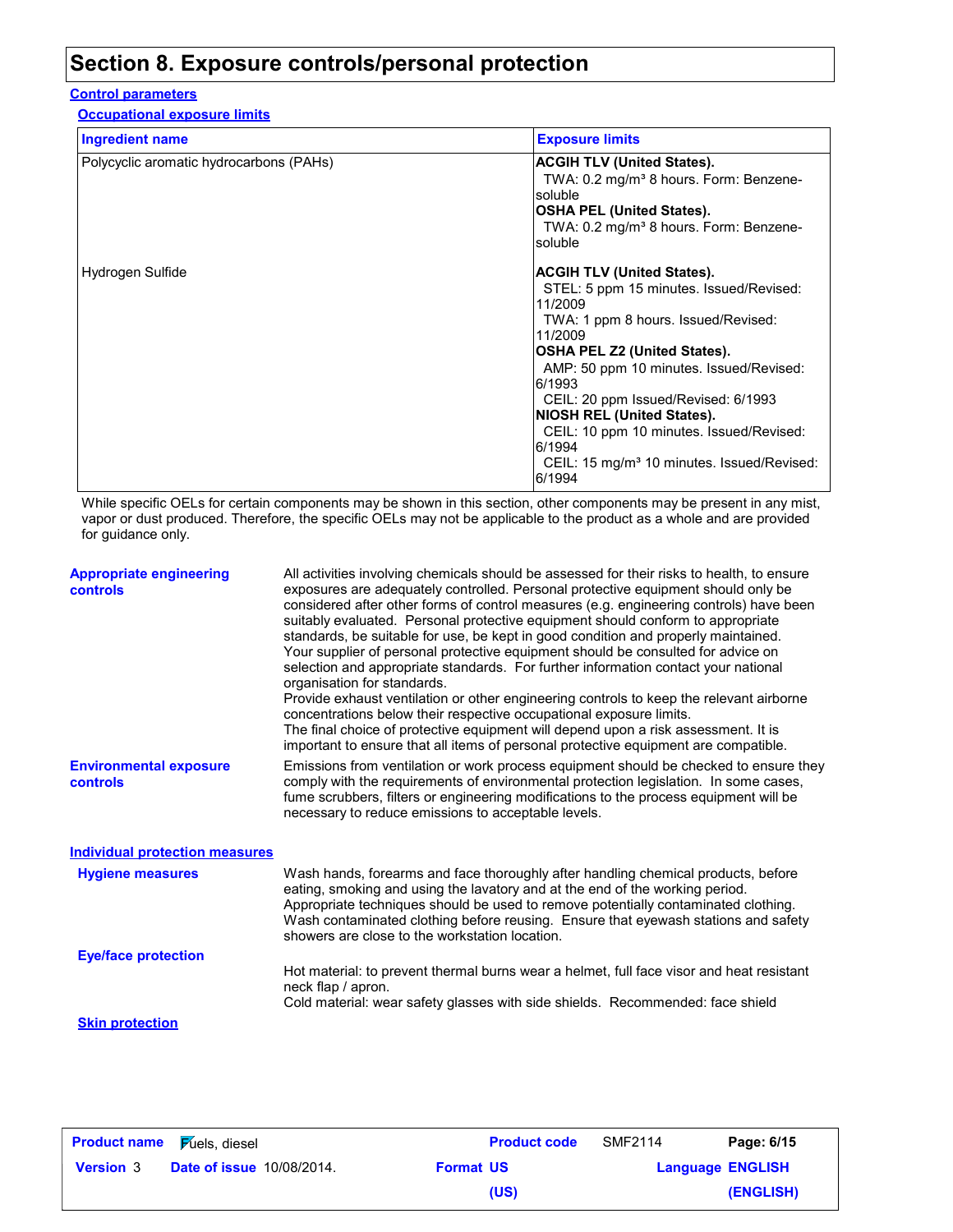### **Section 8. Exposure controls/personal protection**

| <b>Hand protection</b>        | Recommended: Nitrile gloves.                                                                                                                                                                                                                                                                                                                                                                                                                                                                                                                                                                                                                                                                                                                                                                                                                                                                                                                                                                                                                                                                                                                                                                                                                                                                                                                                                                                                                                                                                                                                                                                                                                                                                                                                                            |
|-------------------------------|-----------------------------------------------------------------------------------------------------------------------------------------------------------------------------------------------------------------------------------------------------------------------------------------------------------------------------------------------------------------------------------------------------------------------------------------------------------------------------------------------------------------------------------------------------------------------------------------------------------------------------------------------------------------------------------------------------------------------------------------------------------------------------------------------------------------------------------------------------------------------------------------------------------------------------------------------------------------------------------------------------------------------------------------------------------------------------------------------------------------------------------------------------------------------------------------------------------------------------------------------------------------------------------------------------------------------------------------------------------------------------------------------------------------------------------------------------------------------------------------------------------------------------------------------------------------------------------------------------------------------------------------------------------------------------------------------------------------------------------------------------------------------------------------|
|                               | Do not re-use gloves. Protective gloves must give suitable protection against<br>mechanical risks (i.e. abrasion, blade cut and puncture). Protective gloves will<br>deteriorate over time due to physical and chemical damage. Inspect and replace gloves<br>on a regular basis. The frequency of replacement will depend upon the circumstances of<br>use.                                                                                                                                                                                                                                                                                                                                                                                                                                                                                                                                                                                                                                                                                                                                                                                                                                                                                                                                                                                                                                                                                                                                                                                                                                                                                                                                                                                                                            |
| <b>Body protection</b>        | Use of protective clothing is good industrial practice. Cotton or polyester/cotton overalls<br>will only provide protection against light superficial contamination that will not soak<br>through to the skin. Overalls should be laundered on a regular basis. When the risk of<br>skin exposure is high (e.g. when cleaning up spillages or if there is a risk of splashing)<br>then chemical resistant aprons and/or impervious chemical suits and boots will be<br>required. Cold material: Wear suitable protective clothing. Footwear highly resistant to<br>chemicals. When there is a risk of ignition from static electricity, wear anti-static<br>protective clothing. For greatest effectiveness against static electricity, overalls, boots<br>and gloves should all be anti-static. When there is a risk of ignition wear inherently fire<br>resistant protective clothes and gloves. Work clothing / overalls should be laundered on<br>a regular basis. Laundering of contaminated work clothing should only be done by<br>professional cleaners who have been told about the hazards of the contamination.<br>Always keep contaminated work clothing away from uncontaminated work clothing and<br>uncontaminated personal clothes. When the risk of skin exposure is high (from<br>experience this could apply to the following tasks: cleaning work, maintenance and<br>service, filling and transfer, taking samples and cleaning up spillages) then a chemical<br>protective suit and boots will be required. Personal protective equipment for the body<br>should be selected based on the task being performed and the risks involved and should<br>be approved by a specialist before handling this product. Recommended: chemical-<br>resistant protective suit |
| <b>Other skin protection</b>  | Appropriate footwear and any additional skin protection measures should be selected<br>based on the task being performed and the risks involved and should be approved by a<br>specialist before handling this product. Recommended: natural rubber (latex)                                                                                                                                                                                                                                                                                                                                                                                                                                                                                                                                                                                                                                                                                                                                                                                                                                                                                                                                                                                                                                                                                                                                                                                                                                                                                                                                                                                                                                                                                                                             |
| <b>Respiratory protection</b> | Use only with adequate ventilation. Avoid breathing vapor or mist. If ventilation is<br>inadequate, use a NIOSH-certified respirator with an organic vapor cartridge and P95<br>particulate filter.                                                                                                                                                                                                                                                                                                                                                                                                                                                                                                                                                                                                                                                                                                                                                                                                                                                                                                                                                                                                                                                                                                                                                                                                                                                                                                                                                                                                                                                                                                                                                                                     |
|                               | Where there is potential for exposure to hydrogen sulfide gas in excess of the<br>permissible exposure limit, a certified supplied-air respirator operated in positive<br>pressure mode should be worn. Personal gas monitors may also provide early warning<br>of hydrogen sulfide.                                                                                                                                                                                                                                                                                                                                                                                                                                                                                                                                                                                                                                                                                                                                                                                                                                                                                                                                                                                                                                                                                                                                                                                                                                                                                                                                                                                                                                                                                                    |
|                               | The correct choice of respiratory protection depends upon the chemicals being handled,<br>the conditions of work and use, and the condition of the respiratory equipment. Safety<br>procedures should be developed for each intended application. Respiratory protection<br>equipment should therefore be chosen in consultation with the supplier/manufacturer<br>and with a full assessment of the working conditions.                                                                                                                                                                                                                                                                                                                                                                                                                                                                                                                                                                                                                                                                                                                                                                                                                                                                                                                                                                                                                                                                                                                                                                                                                                                                                                                                                                |
| <b>Thermal hazards</b>        | Hot material: Wear suitable protective clothing to protect against heat and brief contact<br>with flame. Protection should be provided for exposed areas of the neck and head.                                                                                                                                                                                                                                                                                                                                                                                                                                                                                                                                                                                                                                                                                                                                                                                                                                                                                                                                                                                                                                                                                                                                                                                                                                                                                                                                                                                                                                                                                                                                                                                                          |

## **Section 9. Physical and chemical properties**

**Physical state Melting point** Not available. **Odor** Oily, Kerosene [Strong] **pH Color** Straw. Yellow. **Evaporation rate** Not available. **Flash point** 125°C (257°F) 7 to 8 **Odor threshold** Not available. **Appearance Boiling point** 315.6 to 538°C (600 to 1000°F) **Flammability (solid, gas)** (product is a solid at 25°C Not applicable. Based on - Physical state

| <b>Product name</b> Fuels, diesel |                                  |                  | <b>Product code</b> | SMF2114                 | Page: 7/15 |
|-----------------------------------|----------------------------------|------------------|---------------------|-------------------------|------------|
| <b>Version 3</b>                  | <b>Date of issue 10/08/2014.</b> | <b>Format US</b> |                     | <b>Language ENGLISH</b> |            |
|                                   |                                  |                  | (US)                |                         | (ENGLISH)  |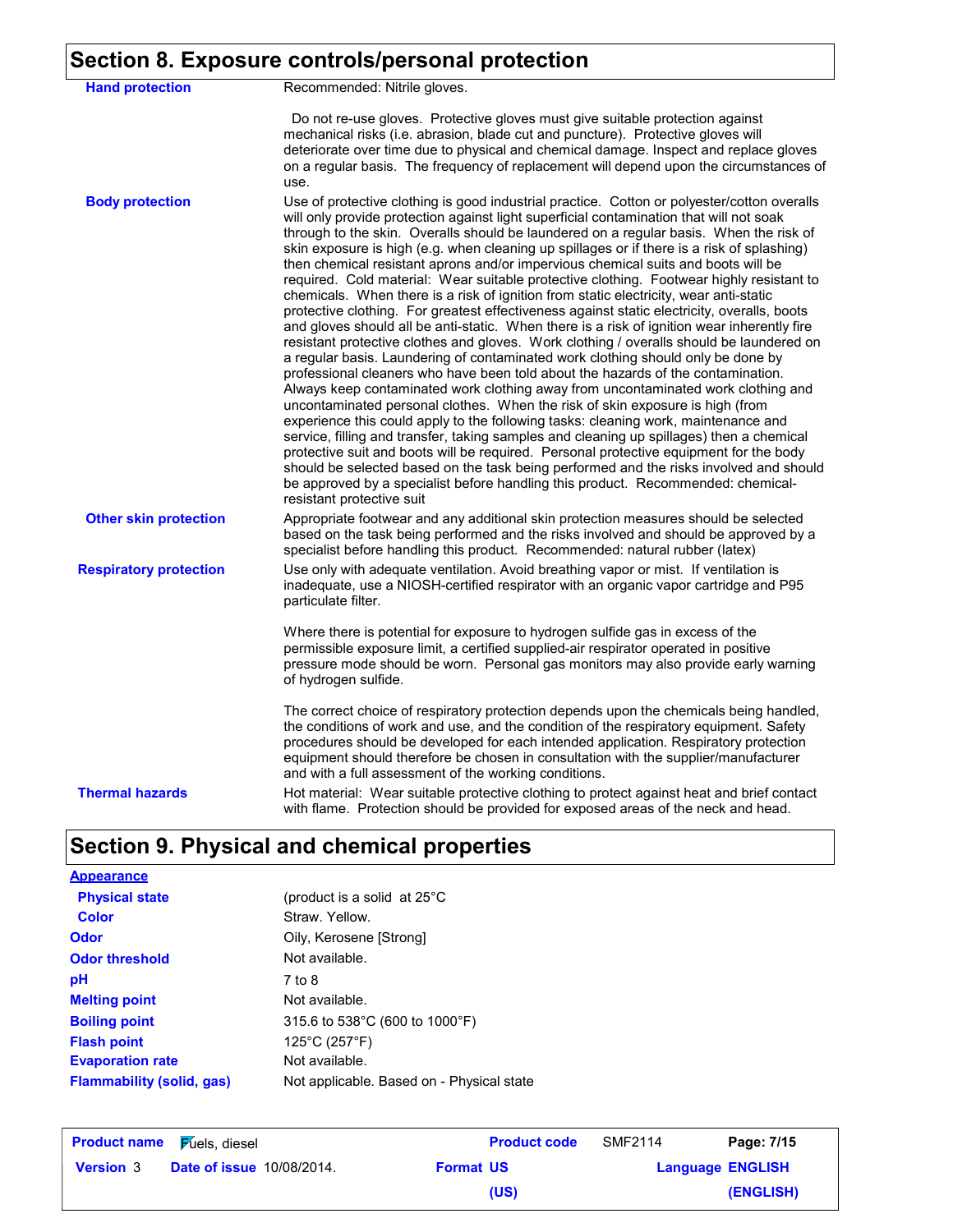## **Section 9. Physical and chemical properties**

| Lower and upper explosive<br>(flammable) limits   | Lower: 0.5%<br>Upper: 5%                                              |
|---------------------------------------------------|-----------------------------------------------------------------------|
| <b>Vapor pressure</b>                             | $109.707$ kPa (<825 mm Hg) at 50°C                                    |
| <b>Vapor density</b>                              | 7 [Air = 1]                                                           |
| <b>Density</b>                                    | 838 to 859 kg/m <sup>3</sup> (0.838 to 0.859 g/cm <sup>3</sup> )      |
| <b>Relative density</b>                           | $0.85$ [at 15 $^{\circ}$ C]                                           |
| <b>Solubility</b>                                 | negligible                                                            |
| <b>Partition coefficient: n-</b><br>octanol/water | Not available.                                                        |
| <b>Auto-ignition temperature</b>                  | Not available.                                                        |
| <b>Decomposition temperature</b>                  | Not available.                                                        |
| <b>Viscosity</b>                                  | Kinematic: 5 to 10 mm <sup>2</sup> /s (5 to 10 cSt) at $40^{\circ}$ C |

## **Section 10. Stability and reactivity**

| <b>Reactivity</b>                            | No specific test data available for this product. Refer to Conditions to avoid and<br>Incompatible materials for additional information.                                |
|----------------------------------------------|-------------------------------------------------------------------------------------------------------------------------------------------------------------------------|
| <b>Chemical stability</b>                    | The product is stable.                                                                                                                                                  |
| <b>Possibility of hazardous</b><br>reactions | Under normal conditions of storage and use, hazardous reactions will not occur.<br>Under normal conditions of storage and use, hazardous polymerization will not occur. |
| <b>Conditions to avoid</b>                   | Avoid all possible sources of ignition (spark or flame). Avoid excessive heat.                                                                                          |
| Incompatible materials                       | Reactive or incompatible with the following materials: oxidizing materials.                                                                                             |
| <b>Hazardous decomposition</b><br>products   | Under normal conditions of storage and use, hazardous decomposition products should<br>not be produced.                                                                 |

## **Section 11. Toxicological information**

#### **Information on toxicological effects**

**Acute toxicity**

| Residues (petroleum),<br>hydrocracked        | Dusts and mists<br><b>LC50</b> Inhalation | Rat    | 4500 mg/m <sup>3</sup><br>4100 mg/m <sup>3</sup> | 4 hours                  | Carbon black oil<br>Based on                             |
|----------------------------------------------|-------------------------------------------|--------|--------------------------------------------------|--------------------------|----------------------------------------------------------|
|                                              | Dusts and mists                           |        |                                                  |                          | Carbon black oil                                         |
|                                              | LD50 Dermal                               | Rabbit | >2000 mg/kg                                      |                          | Based on<br>Catalytic<br>cracked clarified<br>oil (CCCO) |
|                                              | LD50 Dermal                               | Rabbit | >2000 mg/kg                                      |                          | Based on Heavy<br>fuel oil                               |
|                                              | LD50 Oral                                 | Rat    | 5270 mg/kg                                       |                          | Based on<br>Catalytic<br>cracked clarified<br>oil (CCCO) |
|                                              | LD50 Oral                                 | Rat    | 4320 mg/kg                                       | $\overline{\phantom{0}}$ | Based on<br>Catalytic<br>cracked clarified               |
| <b>Product name</b><br><b>Fuels</b> , diesel |                                           |        | <b>Product code</b>                              | <b>SMF2114</b>           | Page: 8/15                                               |
| <b>Version 3</b>                             | <b>Date of issue 10/08/2014.</b>          |        | <b>Format US</b>                                 |                          | <b>Language ENGLISH</b>                                  |
|                                              |                                           |        | (US)                                             |                          | (ENGLISH)                                                |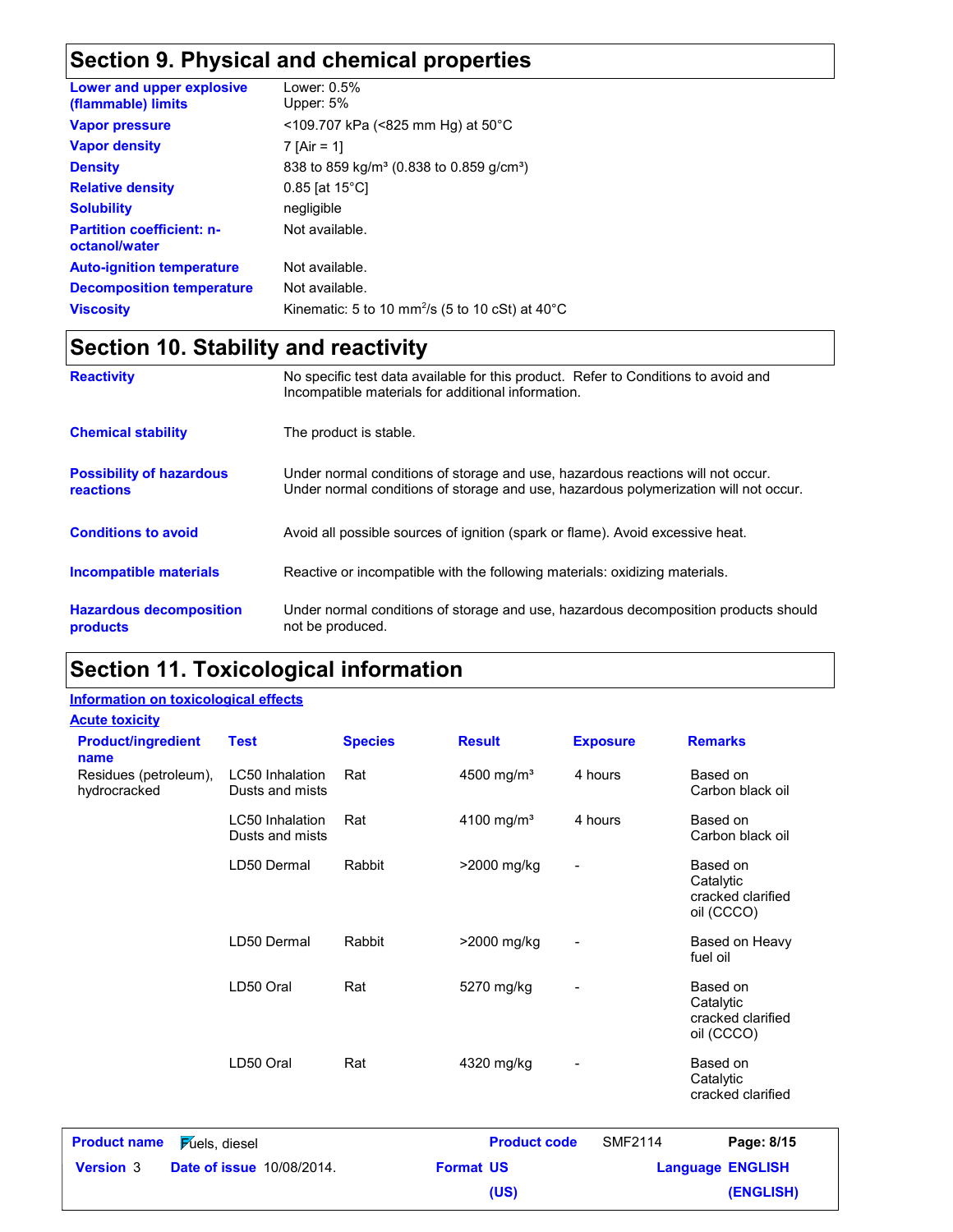## **Section 11. Toxicological information**

|                                                                         |                    |                                             |                   |                                          |                                                                                   |               | oil (CCCO)                                                              |
|-------------------------------------------------------------------------|--------------------|---------------------------------------------|-------------------|------------------------------------------|-----------------------------------------------------------------------------------|---------------|-------------------------------------------------------------------------|
| <b>Conclusion/Summary</b>                                               |                    | Not available.                              |                   |                                          |                                                                                   |               |                                                                         |
| <b>Irritation/Corrosion</b>                                             |                    |                                             |                   |                                          |                                                                                   |               |                                                                         |
| <b>Product/ingredient</b><br>name                                       | <b>Species</b>     | <b>Result</b>                               |                   | <b>Score Exposure</b>                    | <b>Observation Conc.</b>                                                          |               | <b>Remarks</b>                                                          |
| Residues (petroleum),<br>hydrocracked                                   | Rabbit             | Skin - Non-<br>irritant to<br>skin.         | $\overline{a}$    |                                          |                                                                                   |               | Based on<br>Heavy fuel oil                                              |
|                                                                         | Rabbit             | Eyes - Non- -<br>irritating to<br>the eyes. |                   |                                          |                                                                                   |               | Based on<br>Heavy fuel oil                                              |
| <b>Sensitizer</b>                                                       |                    |                                             |                   |                                          |                                                                                   |               |                                                                         |
| <b>Product/ingredient name</b>                                          |                    | <b>Route of</b><br>exposure                 | <b>Species</b>    |                                          | <b>Result</b>                                                                     |               | <b>Remarks</b>                                                          |
| Residues (petroleum),<br>hydrocracked                                   | skin               |                                             |                   | Guinea pig                               | Not sensitizing                                                                   |               | Based on Heavy<br>fuel oil                                              |
| <b>Mutagenicity</b>                                                     |                    |                                             |                   |                                          |                                                                                   |               |                                                                         |
| <b>Product/ingredient name</b><br>Residues (petroleum),<br>hydrocracked | <b>Test</b><br>476 | Equivalent to OECD                          | <b>Experiment</b> | Experiment: In vitro                     | <b>Result</b><br>Positive                                                         |               | <b>Remarks</b><br>Based on Catalytic<br>cracked clarified oil<br>(CCCO) |
|                                                                         |                    |                                             |                   | Subject: Mammal -<br>species unspecified |                                                                                   |               |                                                                         |
|                                                                         | 471                | Equivalent to OECD                          |                   | Experiment: In vitro                     | Positive                                                                          |               | <b>Based on Catalytic</b><br>cracked clarified oil<br>(CCCO)            |
|                                                                         |                    |                                             | Subject: Non-     | mammalian species                        |                                                                                   |               |                                                                         |
|                                                                         | 475                | Equivalent to OECD                          |                   | Experiment: In vivo                      | Negative                                                                          |               | <b>Based on Catalytic</b><br>cracked clarified oil<br>(CCCO)            |
|                                                                         |                    |                                             | Cell: Germ        | Subject: Unspecified                     |                                                                                   |               |                                                                         |
|                                                                         | 474                | Equivalent to OECD                          |                   | Experiment: In vivo                      | Negative                                                                          |               | <b>Based on Catalytic</b><br>cracked clarified oil<br>(CCCO)            |
|                                                                         |                    |                                             | Cell: Germ        | Subject: Unspecified                     |                                                                                   |               |                                                                         |
| <b>Conclusion/Summary</b><br><b>Carcinogenicity</b>                     |                    |                                             |                   |                                          | Not classified. Based on available data, the classification criteria are not met. |               |                                                                         |
| <b>Product/ingredient</b><br>name                                       | <b>Species</b>     | <b>Route</b>                                |                   | <b>Exposure</b>                          | <b>Test</b>                                                                       | <b>Result</b> | <b>Remarks</b>                                                          |
| Residues (petroleum),<br>hydrocracked                                   | Mouse              | Dermal                                      |                   | Positive -<br>Dermal -<br>Unspecified    | Lifetime                                                                          |               | Based on<br>Catalytic<br>cracked<br>clarified oil<br>(CCCO)             |
| <b>Conclusion/Summary</b><br><b>Classification</b>                      |                    | May cause cancer                            |                   |                                          |                                                                                   |               |                                                                         |
| <b>Product/ingredient name</b>                                          | <b>OSHA</b>        | <b>IARC</b>                                 | <b>NTP</b>        |                                          |                                                                                   |               |                                                                         |
| Polycyclic aromatic<br>hydrocarbons (PAHs)                              |                    |                                             |                   |                                          | Reasonably anticipated to be a human carcinogen.                                  |               |                                                                         |
| NTP:<br>Possible - Reasonably anticipated to be human carcinogens.      |                    |                                             |                   |                                          |                                                                                   |               |                                                                         |
| <b>Reproductive toxicity</b>                                            |                    |                                             |                   |                                          |                                                                                   |               |                                                                         |
|                                                                         |                    |                                             |                   |                                          |                                                                                   |               |                                                                         |

**Date of issue** 10/08/2014. **Version** 3 **Format US Language Fuels, diesel Construction Construction Construction Construction Page: 9/15 Language ENGLISH (ENGLISH) Product name** SMF2114 **(US)**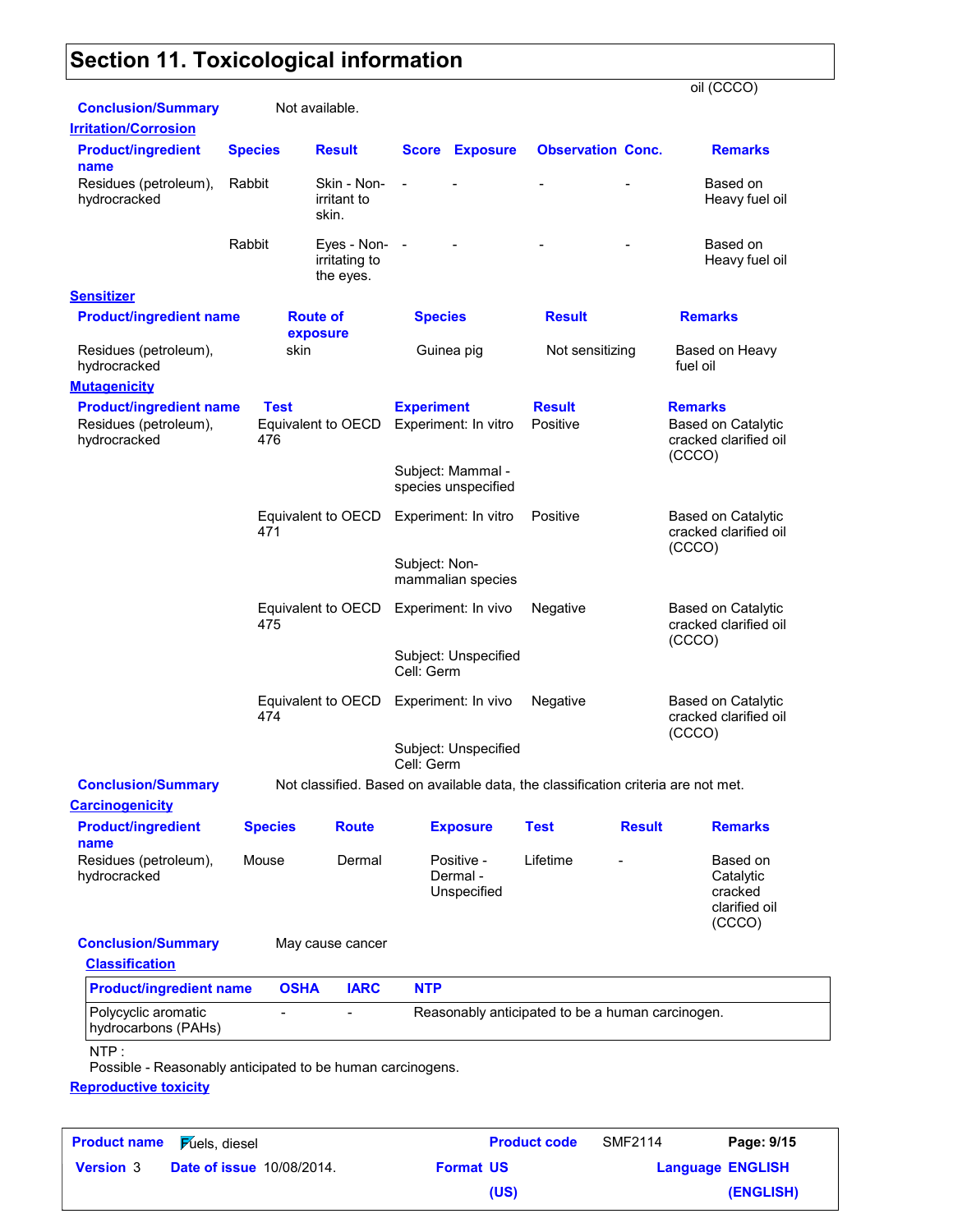| <b>Section 11. Toxicological information</b>                                             |                                                                                                  |                  |                                                                                                                                                                                                                                   |                                       |               |                                   |
|------------------------------------------------------------------------------------------|--------------------------------------------------------------------------------------------------|------------------|-----------------------------------------------------------------------------------------------------------------------------------------------------------------------------------------------------------------------------------|---------------------------------------|---------------|-----------------------------------|
| <b>Product/ingredient name</b>                                                           | <b>Maternal</b><br>toxicity                                                                      | <b>Fertility</b> | <b>Development</b><br>toxin                                                                                                                                                                                                       | <b>Species</b>                        | <b>Result</b> | <b>Exposure</b>                   |
| Residues (petroleum),<br>hydrocracked                                                    |                                                                                                  | Negative         |                                                                                                                                                                                                                                   | Rat                                   | Dermal        | 70 days no<br>effects<br>observed |
|                                                                                          |                                                                                                  |                  | Positive                                                                                                                                                                                                                          | Rat                                   | Dermal        | 20 days<br>Effects<br>observed    |
| <b>Conclusion/Summary</b>                                                                | met.                                                                                             |                  | Development: Suspected of damaging the unborn child.<br>Fertility: Based on available data, the classification criteria are not met.<br>Effects on or via lactation: Based on available data, the classification criteria are not |                                       |               |                                   |
| <b>Specific target organ toxicity (repeated exposure)</b>                                |                                                                                                  |                  |                                                                                                                                                                                                                                   |                                       |               |                                   |
| <b>Name</b>                                                                              |                                                                                                  |                  | <b>Category</b>                                                                                                                                                                                                                   | <b>Route of</b><br>exposure           |               | <b>Target organs</b>              |
| Residues (petroleum), hydrocracked                                                       |                                                                                                  |                  | Category 2                                                                                                                                                                                                                        | Not determined                        |               | Not determined                    |
| <b>Aspiration hazard</b>                                                                 |                                                                                                  |                  |                                                                                                                                                                                                                                   |                                       |               |                                   |
| <b>Name</b>                                                                              |                                                                                                  |                  |                                                                                                                                                                                                                                   | <b>Result</b>                         |               |                                   |
| Residues (petroleum), hydrocracked                                                       |                                                                                                  |                  |                                                                                                                                                                                                                                   | <b>ASPIRATION HAZARD - Category 1</b> |               |                                   |
| <b>Information on the likely</b><br>routes of exposure                                   |                                                                                                  |                  | Routes of entry anticipated: Oral, Dermal, Inhalation.                                                                                                                                                                            |                                       |               |                                   |
| <b>Potential acute health effects</b>                                                    |                                                                                                  |                  |                                                                                                                                                                                                                                   |                                       |               |                                   |
| <b>Eye contact</b>                                                                       |                                                                                                  |                  | No known significant effects or critical hazards.                                                                                                                                                                                 |                                       |               |                                   |
| <b>Skin contact</b>                                                                      |                                                                                                  |                  | No known significant effects or critical hazards.                                                                                                                                                                                 |                                       |               |                                   |
| <b>Inhalation</b>                                                                        | Harmful if inhaled.                                                                              |                  |                                                                                                                                                                                                                                   |                                       |               |                                   |
| <b>Ingestion</b>                                                                         |                                                                                                  |                  | Aspiration hazard if swallowed -- harmful or fatal if liquid is aspirated into lungs.                                                                                                                                             |                                       |               |                                   |
| <b>Symptoms related to the physical, chemical and toxicological characteristics</b>      |                                                                                                  |                  |                                                                                                                                                                                                                                   |                                       |               |                                   |
| <b>Eye contact</b>                                                                       | No specific data.                                                                                |                  |                                                                                                                                                                                                                                   |                                       |               |                                   |
| <b>Skin contact</b>                                                                      | reduced fetal weight<br>increase in fetal deaths<br>skeletal malformations                       |                  | Adverse symptoms may include the following:                                                                                                                                                                                       |                                       |               |                                   |
| <b>Inhalation</b>                                                                        | nausea or vomiting<br>headache<br>drowsiness/fatigue<br>dizziness/vertigo<br>unconsciousness     |                  | Adverse symptoms may include the following:                                                                                                                                                                                       |                                       |               |                                   |
| <b>Ingestion</b>                                                                         | nausea or vomiting<br>reduced fetal weight<br>increase in fetal deaths<br>skeletal malformations |                  | Adverse symptoms may include the following:                                                                                                                                                                                       |                                       |               |                                   |
| Delayed and immediate effects and also chronic effects from short and long term exposure |                                                                                                  |                  |                                                                                                                                                                                                                                   |                                       |               |                                   |
| <b>Short term exposure</b>                                                               |                                                                                                  |                  |                                                                                                                                                                                                                                   |                                       |               |                                   |
| <b>Potential immediate</b><br>effects                                                    | Not available.                                                                                   |                  |                                                                                                                                                                                                                                   |                                       |               |                                   |
| <b>Potential delayed effects</b>                                                         | Not available.                                                                                   |                  |                                                                                                                                                                                                                                   |                                       |               |                                   |
| <b>Long term exposure</b>                                                                |                                                                                                  |                  |                                                                                                                                                                                                                                   |                                       |               |                                   |
| <b>Potential immediate</b><br>effects                                                    | Not available.                                                                                   |                  |                                                                                                                                                                                                                                   |                                       |               |                                   |
| <b>Product name</b><br><b>Fuels</b> , diesel                                             |                                                                                                  |                  | <b>Product code</b>                                                                                                                                                                                                               | <b>SMF2114</b>                        |               | Page: 10/15                       |
| <b>Version 3</b><br><b>Date of issue 10/08/2014.</b>                                     |                                                                                                  |                  | <b>Format US</b>                                                                                                                                                                                                                  |                                       |               |                                   |
|                                                                                          |                                                                                                  |                  |                                                                                                                                                                                                                                   |                                       |               | <b>Language ENGLISH</b>           |
|                                                                                          |                                                                                                  |                  | (US)                                                                                                                                                                                                                              |                                       |               | (ENGLISH)                         |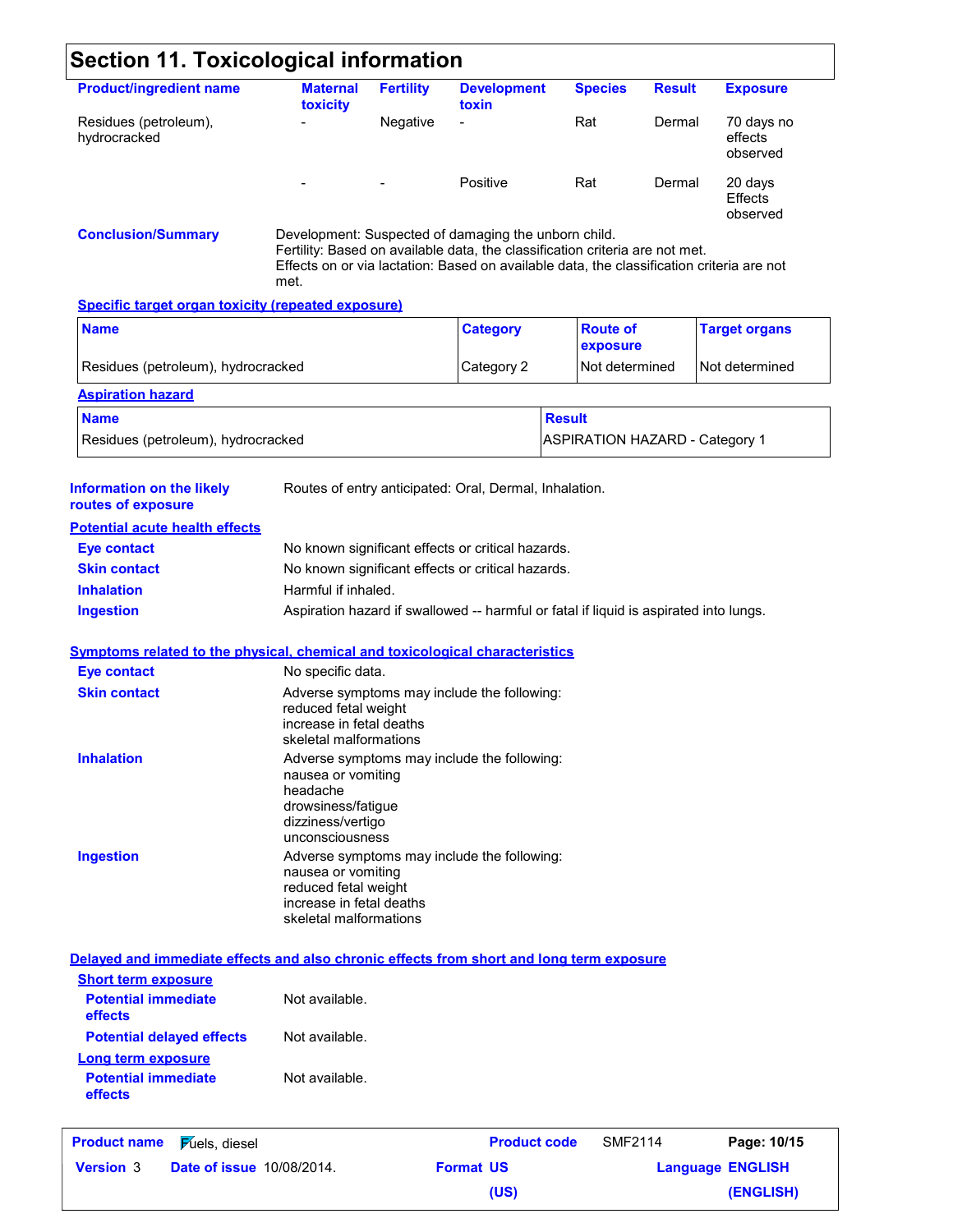## **Section 11. Toxicological information**

| <b>Potential delayed effects</b>        | Not available.                                                                                                                                                                              |
|-----------------------------------------|---------------------------------------------------------------------------------------------------------------------------------------------------------------------------------------------|
| <b>Potential chronic health effects</b> |                                                                                                                                                                                             |
| <b>General</b>                          | May cause damage to organs through prolonged or repeated exposure. Vapor, mists or<br>fumes may contain polycyclic aromatic hydrocarbons some of which are known to<br>produce skin cancer. |
| <b>Carcinogenicity</b>                  | May cause cancer. Risk of cancer depends on duration and level of exposure.                                                                                                                 |
| <b>Mutagenicity</b>                     | No known significant effects or critical hazards.                                                                                                                                           |
| <b>Teratogenicity</b>                   | Suspected of damaging the unborn child.                                                                                                                                                     |
| <b>Developmental effects</b>            | No known significant effects or critical hazards.                                                                                                                                           |
| <b>Fertility effects</b>                | No known significant effects or critical hazards.                                                                                                                                           |

#### **Numerical measures of toxicity Acute toxicity estimates**

| <b>ACUTE TOXICITY ESTIMATES</b> |                  |
|---------------------------------|------------------|
| Route                           | <b>ATE</b> value |
| Inhalation (dusts and mists)    | $1.5$ ma/        |

## **Section 12. Ecological information**

#### **Toxicity**

No testing has been performed by the manufacturer.

| <b>Product/ingredient name@pecies</b><br>Residues (petroleum),<br>hydrocracked | Daphnia | <b>Test/Result</b><br>Acute EL50 2 mg/<br>I Nominal Fresh<br>water | <b>Exposure</b><br>48 hours | <b>Effects</b><br>Mobility | <b>Remarks</b><br>Based on Heavy<br>fuel oil |
|--------------------------------------------------------------------------------|---------|--------------------------------------------------------------------|-----------------------------|----------------------------|----------------------------------------------|
|                                                                                | Fish    | Acute LL50 79<br>mg/l Nominal<br>Fresh water                       | 96 hours                    |                            | Based on<br>residual fuel oil                |
|                                                                                | Daphnia | Chronic NOEL 0.<br>27 mg/l Nominal<br>Fresh water                  | 21 days                     | Reproduction               | -                                            |
|                                                                                | Fish    | Chronic NOEL 0.<br>1 mg/l Nominal<br>Fresh water                   | 28 days                     | Mortality                  | -                                            |
| <b>Conclusion/Summary</b>                                                      |         | Persistent per IMO criteria                                        |                             |                            |                                              |

#### **Persistence and degradability**

Substance is a hydrocarbon UVCB. Standard tests for this endpoint are intended for single substances and are not appropriate for this complex substance.

#### **Bioaccumulative potential**

This material may accumulate in sediments.

| <b>Mobility in soil</b>                                       |                                                                      |
|---------------------------------------------------------------|----------------------------------------------------------------------|
| <b>Soil/water partition</b><br>coefficient (K <sub>oc</sub> ) | Not available.                                                       |
| <b>Mobility</b>                                               | Spillages may penetrate the soil causing ground water contamination. |
| <b>Other adverse effects</b>                                  | No known significant effects or critical hazards.                    |

| <b>Product name</b> | <b>Fuels</b> , diesel            |                  | <b>Product code</b> | SMF2114                 | Page: 11/15 |
|---------------------|----------------------------------|------------------|---------------------|-------------------------|-------------|
| <b>Version 3</b>    | <b>Date of issue 10/08/2014.</b> | <b>Format US</b> |                     | <b>Language ENGLISH</b> |             |
|                     |                                  |                  | (US)                |                         | (ENGLISH)   |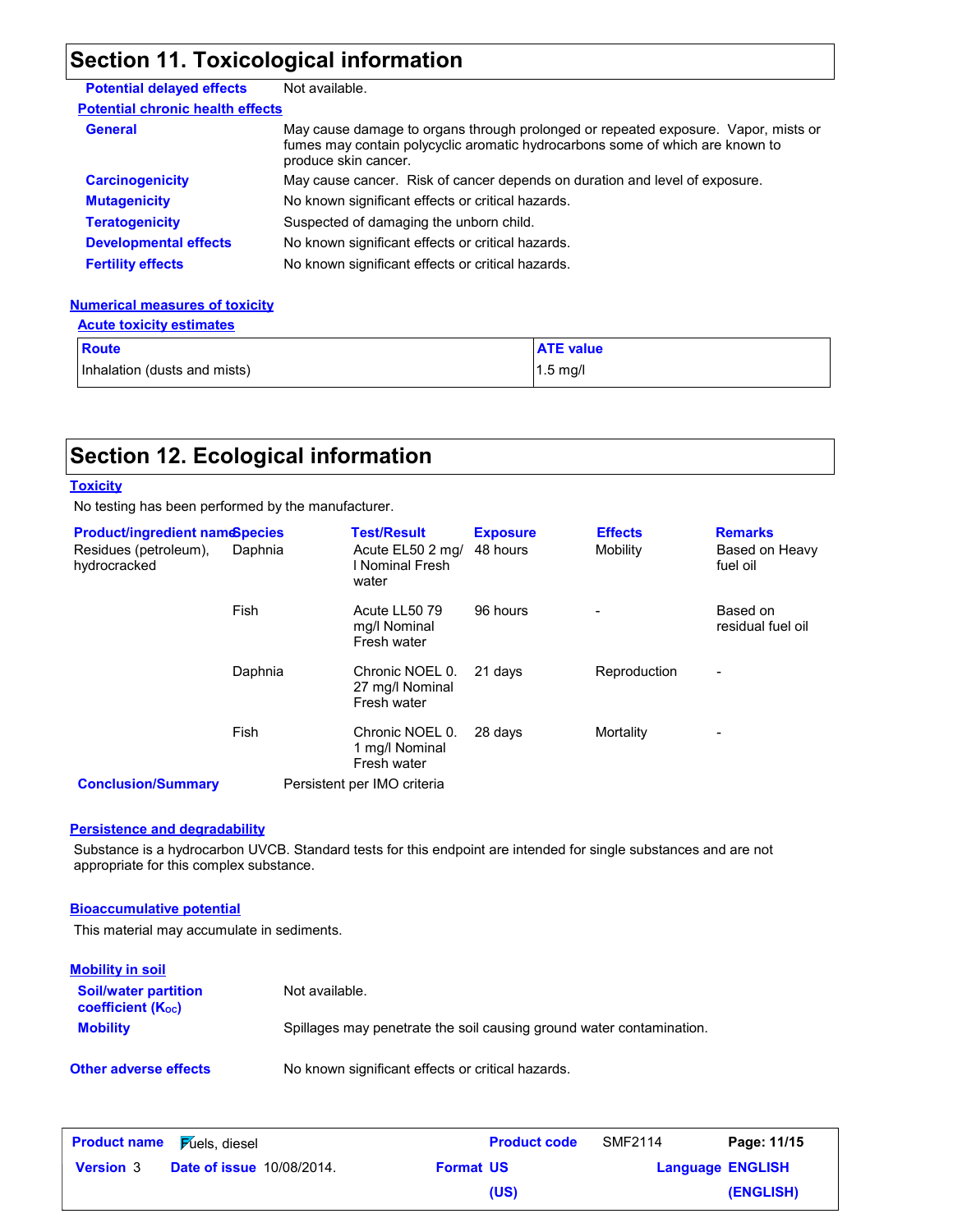### **Section 12. Ecological information**

| <b>Other ecological information</b> | This product has a density close to that of water. Spills are unlikely to form a distinct film |
|-------------------------------------|------------------------------------------------------------------------------------------------|
|                                     |                                                                                                |
|                                     | on the water surface, and may become dispersed as globules if mixed or agitated. If            |
|                                     |                                                                                                |
|                                     | released to water the product may sink.                                                        |
|                                     |                                                                                                |

### **Section 13. Disposal considerations**

The generation of waste should be avoided or minimized wherever possible. Significant quantities of waste product residues should not be disposed of via the foul sewer but processed in a suitable effluent treatment plant. Dispose of surplus and non-recyclable products via a licensed waste disposal contractor. Disposal of this product, solutions and any by-products should at all times comply with the requirements of environmental protection and waste disposal legislation and any regional local authority requirements. Waste packaging should be recycled. Incineration or landfill should only be considered when recycling is not feasible. This material and its container must be disposed of in a safe way. Care should be taken when handling emptied containers that have not been cleaned or rinsed out. Empty containers or liners may retain some product residues. Avoid dispersal of spilled material and runoff and contact with soil, waterways, drains and sewers. **Disposal methods**

#### **United States - RCRA Toxic hazardous waste "U" List**

| Ingredient                             | CAS#      | <b>Status</b> | Reference<br>number |
|----------------------------------------|-----------|---------------|---------------------|
| Hydrogen sulfide; Hydrogen sulfide H2S | 7783-06-4 | Listed        | U135                |

### **Section 14. Transport information**

|                                              | <b>DOT</b><br><b>Classification</b>                                                                                                                                                                                   | <b>TDG</b><br><b>Classification</b>                                                                  | <b>IMDG</b>                                                                                                                                                           | <b>IATA</b>                                                                                                                      |                         |
|----------------------------------------------|-----------------------------------------------------------------------------------------------------------------------------------------------------------------------------------------------------------------------|------------------------------------------------------------------------------------------------------|-----------------------------------------------------------------------------------------------------------------------------------------------------------------------|----------------------------------------------------------------------------------------------------------------------------------|-------------------------|
| <b>UN number</b>                             | <b>UN3082</b>                                                                                                                                                                                                         | <b>UN3082</b>                                                                                        | <b>UN3082</b>                                                                                                                                                         | <b>UN3082</b>                                                                                                                    |                         |
| <b>UN proper</b><br>shipping name            | <b>ENVIRONMENTALLY</b><br>HAZARDOUS<br>SUBSTANCE,<br>LIQUID, N.O.S.<br>(Heavy fuel oil)                                                                                                                               | <b>ENVIRONMENTALLY</b><br><b>HAZARDOUS</b><br>SUBSTANCE,<br>LIQUID, N.O.S.<br>(Heavy fuel oil)       | ENVIRONMENTALLY<br><b>HAZARDOUS</b><br>SUBSTANCE,<br>LIQUID, N.O.S.<br>(Heavy fuel oil)                                                                               | <b>ENVIRONMENTALLY</b><br><b>HAZARDOUS</b><br>SUBSTANCE,<br>LIQUID, N.O.S.<br>(Heavy fuel oil)                                   |                         |
| <b>Transport</b><br>hazard class(es)         | 9<br>AllN                                                                                                                                                                                                             | 9<br>Alb,                                                                                            | 9<br>AIN<br>¥2                                                                                                                                                        | 9                                                                                                                                |                         |
| <b>Packing group</b>                         | III                                                                                                                                                                                                                   | III                                                                                                  | $\mathbf{III}$                                                                                                                                                        | III                                                                                                                              |                         |
| <b>Environmental</b><br>hazards              | No.                                                                                                                                                                                                                   | Yes.                                                                                                 | Yes.                                                                                                                                                                  | Yes.                                                                                                                             |                         |
| <b>Additional</b><br><b>information</b>      | <b>Reportable</b><br>quantity<br>500 lbs / 227<br>kg [70.674 gal /<br>267.53L]<br><b>The</b><br>classification of<br>the product is<br>due solely to<br>the presence<br>of one or more<br>US DOT-listed<br>'Hazardous | The product is<br>not regulated<br>as a<br>dangerous<br>good when<br>transported by<br>road or rail. | The marine<br>pollutant mark<br>is not required<br>when<br>transported in<br>sizes of $\leq 5$ L or<br>$≤5$ kg.<br><b>Emergency</b><br>schedules<br>(EmS)<br>F-A, S-F | The<br>environmentally<br>hazardous<br>substance<br>mark is not<br>required when<br>transported in<br>sizes of ≤5 L or<br>≤5 kg. |                         |
| <b>Product name</b><br><b>Fuels</b> , diesel |                                                                                                                                                                                                                       |                                                                                                      | <b>Product code</b>                                                                                                                                                   | <b>SMF2114</b>                                                                                                                   | Page: 12/15             |
| Version 3                                    | <b>Date of issue 10/08/2014.</b>                                                                                                                                                                                      |                                                                                                      | <b>Format US</b>                                                                                                                                                      |                                                                                                                                  | <b>Language ENGLISH</b> |
|                                              |                                                                                                                                                                                                                       |                                                                                                      | (US)                                                                                                                                                                  |                                                                                                                                  | (ENGLISH)               |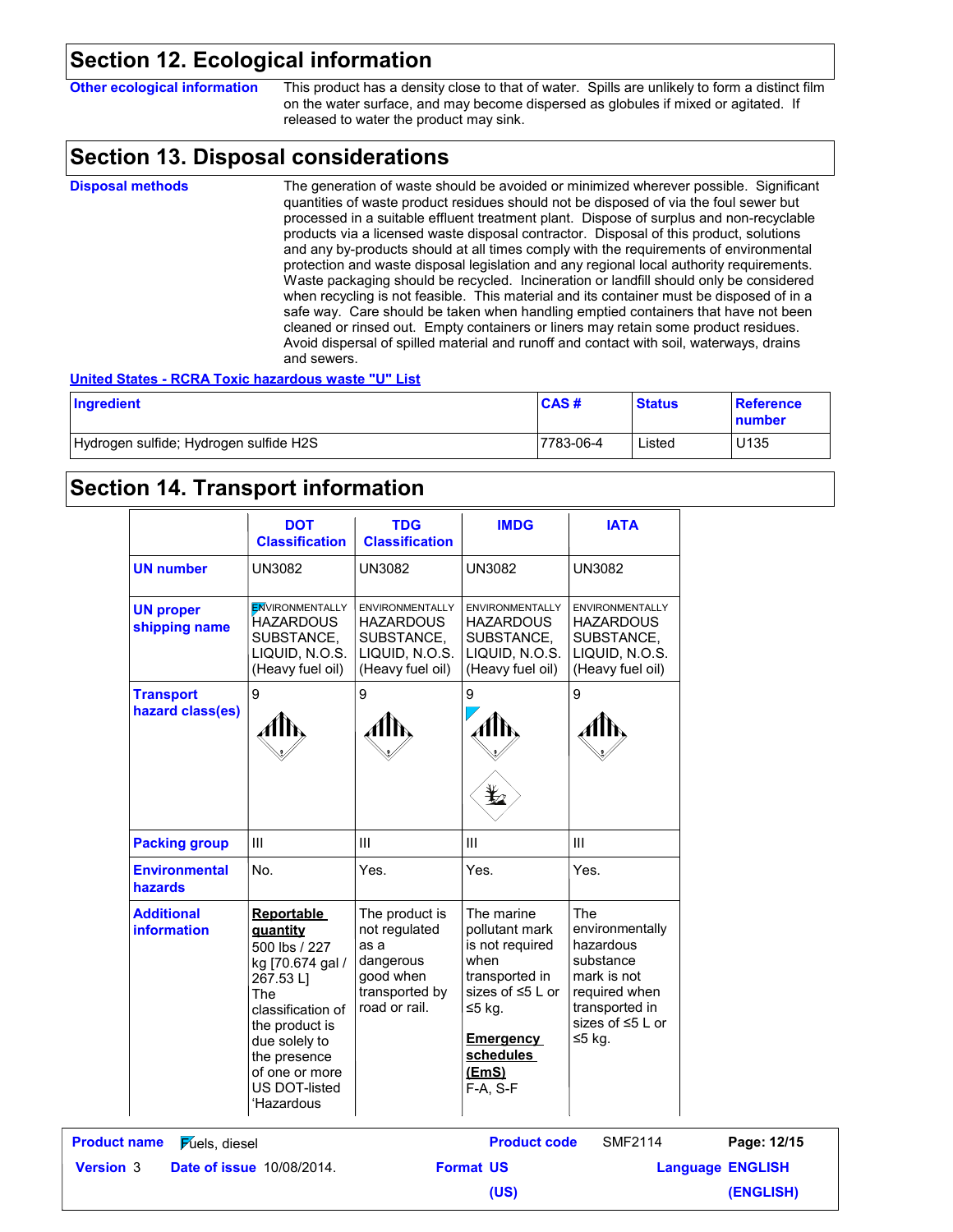### **Section 14. Transport information**

| substances'<br>that are subject<br>to reportable<br>quantity<br>requirements<br>and only<br>applies to<br>shipments of<br>packages<br>greater than, or<br>equal to, the<br>product<br>reportable<br>quantity.<br>Package sizes<br>less than the<br>product<br>reportable<br>quantity are not<br>regulated as<br>hazardous<br>materials. |  |  |
|-----------------------------------------------------------------------------------------------------------------------------------------------------------------------------------------------------------------------------------------------------------------------------------------------------------------------------------------|--|--|

#### **Special precautions for user**

Not available.

**Transport in bulk according to Annex II of MARPOL 73/78 and the IBC Code**

**Proper shipping name**

MARPOL Annex 1 rules apply for bulk shipments by sea. Category: fuel and residual oils, including ship's bunkers

## **Section 15. Regulatory information**

#### **U.S. Federal regulations**

**(TSCA 8b)**

**United States inventory** All components are listed or exempted.

#### **SARA 302/304**

**Composition/information on ingredients**

|                  |    |            | <b>SARA 302 TPQ</b> |           | <b>SARA 304 RQ</b> |           |
|------------------|----|------------|---------------------|-----------|--------------------|-----------|
| <b>Name</b>      | 70 | <b>EHS</b> | (lbs)               | (gallons) | (lbs)              | (gallons) |
| Hydrogen Sulfide |    | Yes.       | 500                 |           | 100                |           |

**SARA 304 RQ** 10000 lbs / 4540 kg [1413.5 gal / 5350.6 L]

#### **SARA 311/312**

**Classification** Immediate (acute) health hazard Delayed (chronic) health hazard

#### **SARA 313**

|                                           | <b>Product name</b>                                         | <b>CAS number</b> | <b>Concentration</b> |
|-------------------------------------------|-------------------------------------------------------------|-------------------|----------------------|
| <b>Form R - Reporting</b><br>requirements | Hydrogen Sulfide<br>Polycyclic aromatic hydrocarbons (PAHs) | 7783-06-4         | 0.2                  |
| <b>Supplier notification</b>              | Hydrogen Sulfide<br>Polycyclic aromatic hydrocarbons (PAHs) | 7783-06-4         | 0.2                  |

SARA 313 notifications must not be detached from the SDS and any copying and redistribution of the SDS shall include copying and redistribution of the notice attached to copies of the SDS subsequently redistributed.

### **State regulations**

#### **Massachusetts** The following components are listed: HYDROGEN SULFIDE

| <b>Product name</b> | $\mathsf F$ úels, diesel         |                  | <b>Product code</b> | <b>SMF2114</b> | Page: 13/15             |
|---------------------|----------------------------------|------------------|---------------------|----------------|-------------------------|
| <b>Version 3</b>    | <b>Date of issue 10/08/2014.</b> | <b>Format US</b> |                     |                | <b>Language ENGLISH</b> |
|                     |                                  |                  | (US)                |                | (ENGLISH)               |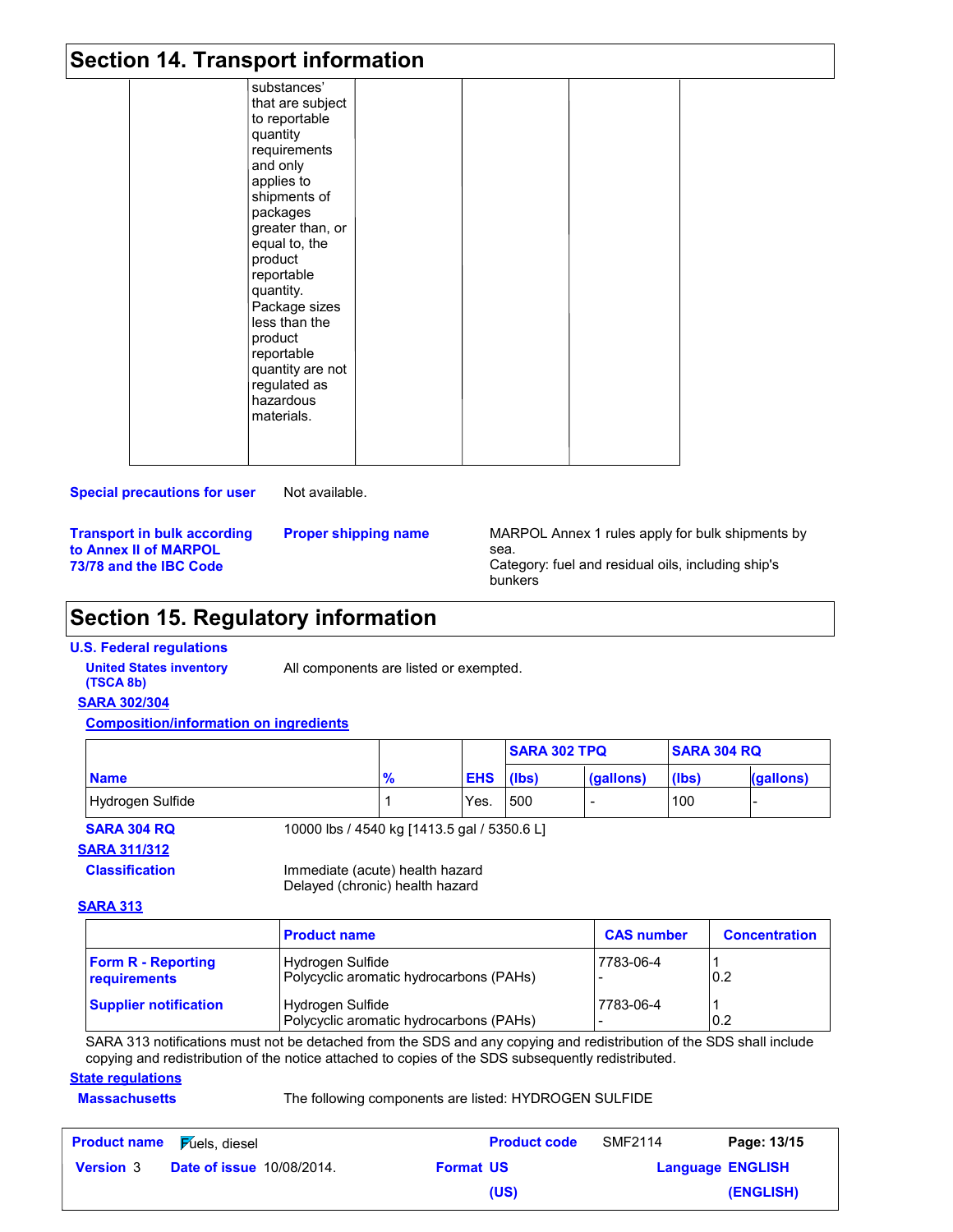## **Section 15. Regulatory information**

| <b>New Jersey</b>                                                                                                               | The following components are listed: HYDROGEN SULFIDE; Polycyclic aromatic<br>hydrocarbons (PAHs)                            |  |  |  |
|---------------------------------------------------------------------------------------------------------------------------------|------------------------------------------------------------------------------------------------------------------------------|--|--|--|
| <b>Pennsylvania</b>                                                                                                             | The following components are listed: HYDROGEN SULFIDE (H2S); Polycyclic aromatic<br>hydrocarbons (PAHs)                      |  |  |  |
| <b>California Prop. 65</b>                                                                                                      | <b>WARNING:</b> This product contains a chemical known to the State of California to cause<br>cancer.<br>cumene; Naphthalene |  |  |  |
| <b>Other regulations</b>                                                                                                        |                                                                                                                              |  |  |  |
| <b>Australia inventory (AICS)</b>                                                                                               | All components are listed or exempted.                                                                                       |  |  |  |
| <b>Canada inventory</b>                                                                                                         | All components are listed or exempted.                                                                                       |  |  |  |
| <b>China inventory (IECSC)</b>                                                                                                  | Not determined.                                                                                                              |  |  |  |
| <b>Japan inventory (ENCS)</b>                                                                                                   | Not determined.                                                                                                              |  |  |  |
| <b>Korea inventory (KECI)</b>                                                                                                   | All components are listed or exempted.                                                                                       |  |  |  |
| <b>Philippines inventory</b><br>(PICCS)                                                                                         | Not determined.                                                                                                              |  |  |  |
| <b>REACH Status</b><br>For the REACH status of this product please consult your company contact, as<br>identified in Section 1. |                                                                                                                              |  |  |  |

### **Section 16. Other information**

### **Hazardous Material Information System (U.S.A.)**



**Caution: HMIS® ratings are based on a 0-4 rating scale, with 0 representing minimal hazards or risks, and 4 representing significant hazards or risks Although HMIS® ratings are not required on SDSs under 29 CFR 1910. 1200, the preparer may choose to provide them. HMIS® ratings are to be used with a fully implemented HMIS® program. HMIS® is a registered mark of the National Paint & Coatings Association (NPCA). HMIS® materials may be purchased exclusively from J. J. Keller (800) 327-6868.**

**National Fire Protection Association (U.S.A.)**



| <b>History</b>                    |                       |                                                                                                                                                                                                                                                                                                                                                                                                                                                                                                                                                                                                                                                                                                                                                                                                                                                                                                 |
|-----------------------------------|-----------------------|-------------------------------------------------------------------------------------------------------------------------------------------------------------------------------------------------------------------------------------------------------------------------------------------------------------------------------------------------------------------------------------------------------------------------------------------------------------------------------------------------------------------------------------------------------------------------------------------------------------------------------------------------------------------------------------------------------------------------------------------------------------------------------------------------------------------------------------------------------------------------------------------------|
| Date of issue/Date of<br>revision |                       | 10/08/2014.                                                                                                                                                                                                                                                                                                                                                                                                                                                                                                                                                                                                                                                                                                                                                                                                                                                                                     |
| Date of previous issue            |                       | 04/23/2014.                                                                                                                                                                                                                                                                                                                                                                                                                                                                                                                                                                                                                                                                                                                                                                                                                                                                                     |
| <b>Key to abbreviations</b>       |                       | ACGIH = American Conference of Industrial Hygienists<br>ATE = Acute Toxicity Estimate<br><b>BCF</b> = Bioconcentration Factor<br>CAS Number = Chemical Abstracts Service Registry Number<br>GHS = Globally Harmonized System of Classification and Labelling of Chemicals<br>IATA = International Air Transport Association<br>IBC = Intermediate Bulk Container<br>IMDG = International Maritime Dangerous Goods<br>LogPow = logarithm of the octanol/water partition coefficient<br>MARPOL 73/78 = International Convention for the Prevention of Pollution From Ships,<br>1973 as modified by the Protocol of 1978. ("Marpol" = marine pollution)<br>OEL = Occupational Exposure Limit<br>SDS = Safety Data Sheet<br>STEL = Short term exposure limit<br>TWA = Time weighted average<br>UN = United Nations<br>UN Number = United Nations Number, a four digit number assigned by the United |
| <b>Product name</b>               | <b>Fuels</b> , diesel | <b>Product code</b><br>SMF2114<br>Page: 14/15                                                                                                                                                                                                                                                                                                                                                                                                                                                                                                                                                                                                                                                                                                                                                                                                                                                   |

| <b>Product name</b> | <i>F</i> úels, diesel            |                  | <b>Product code</b> | <b>SMF2114</b> | Page: 14/15             |
|---------------------|----------------------------------|------------------|---------------------|----------------|-------------------------|
| <b>Version 3</b>    | <b>Date of issue 10/08/2014.</b> | <b>Format US</b> |                     |                | <b>Language ENGLISH</b> |
|                     |                                  |                  | (US)                |                | (ENGLISH)               |